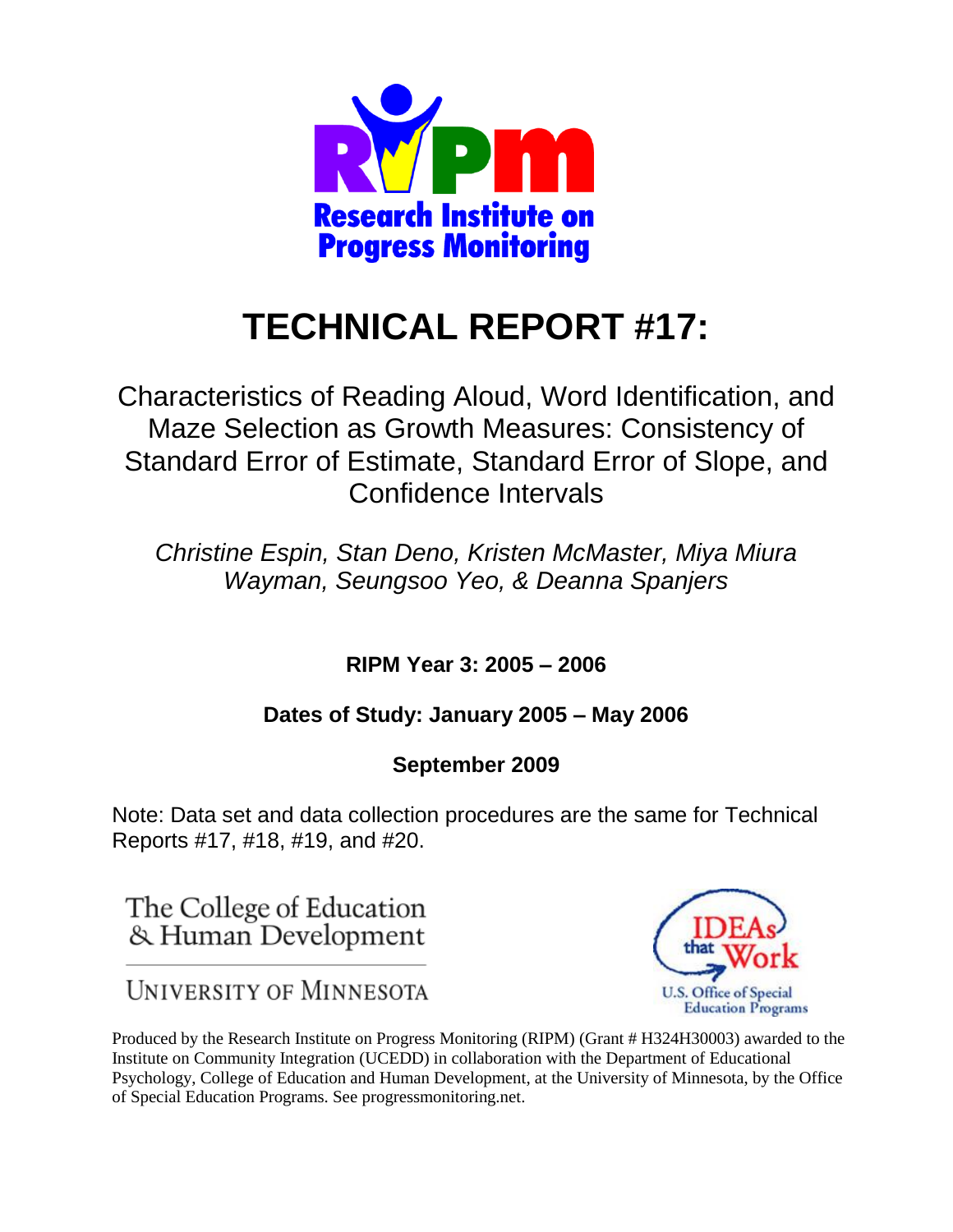There are four sets of analyses related to the data set and methods used in this study. The four sets of analyses are reported in four technical reports:

Technical Report #17 - Characteristics of Reading Aloud, Word Identification, and Maze Selection as Growth Measures: Consistency of Standard Error of Estimate, Standard Error of Slope, and Confidence Intervals

Technical Report #18 - Characteristics of Reading Aloud, Word Identification, and Maze Selection as Growth Measures: Identifying the Number of Data Points Needed to Obtain Consistency in Slopes

Technical Report #19 - Reading Aloud, Word Identification, and Maze Selection as Growth Measures: A Comparison of Slopes Derived from Different Data Collection Schedules

Technical Report #20 - Characteristics of Reading Aloud, Word Identification, and Maze Selection as Growth Measures: Relationship between Growth and Criterion Measures

The method used in all four technical reports is described in detail in this report. The results and discussion for each set of analyses are reported separately in each technical report.

The purpose of this study was to compare the characteristics of reading aloud, word identification, and maze selection as growth measures across grade levels. Two research questions were addressed:

- 1. Which weekly progress monitoring measures in reading (reading aloud, word identification, maze selection) are most sensitive to growth over time?
- 2. How consistent are slopes obtained on weekly progress monitoring measures? How large is the error ("bounce")?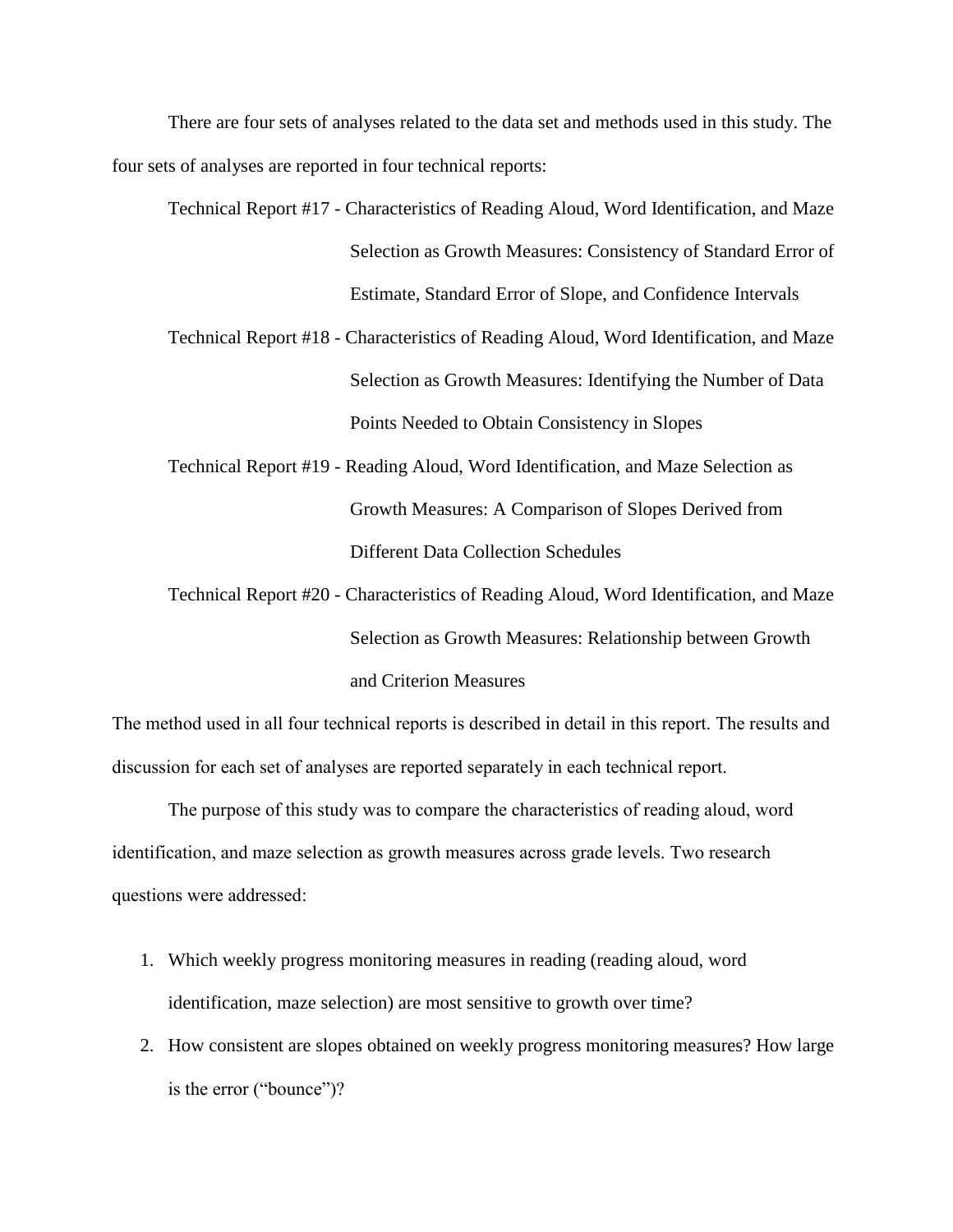#### Method

#### *Participants and Setting*

The study took place in two urban elementary schools and one urban high school in Minnesota. Participants in the study were 192 (89 male and 103 female) students in Grades 1 (*n*  $(1, 3, 2)$  ( $n = 10$ ), 3 ( $n = 41$ ), 4 ( $n = 6$ ), 5 ( $n = 32$ ), and 9 ( $n = 50$ ). Sixty percent of the students were White, 6% Hispanic, 7% Asian, 26% African American, and 1% American Indian. Approximately 87% of the students spoke English as their home language. Other languages spoken in the home included Hmong (3%), Spanish (4%), Somali (4%), Ewe (1%), and Tibetan (1%). Eight percent of the students were receiving English as a Second Language services, and 7% of the students were receiving special education services. Participants were recruited from the classrooms of ten different teachers (7 elementary, 3 secondary). All students with permission to participate were included in the study.

#### *Measures*

Measures used in the present study consisted of CBM reading aloud, maze selection, and word identification.

*Reading aloud*. The grade level reading aloud passages consisted of Grade 1 passages selected from the Edcheckup website [\(www.edcheckup.com;](http://www.edcheckup.com/) Children's Educational Services, 1987), Grade 3 and Grade 5 passages were selected from passages created at Vanderbilt University (Fuchs, Fuchs, & Hamlett, 2002), and Grade 9 passages were taken from the Star Tribune and modified with permission (Espin, Wallace, Lembke, Campbell, & Long, 2009). The passage length ranged from  $116 - 201$  words for Grade 1, 284 – 473 words for Grade 3, 343 – 433 words for Grade 5, and 387 – 1104 words for Grade 9. Various readability formulae were used to identify passages with similar difficulty levels (see Figures  $1 - 4$ ).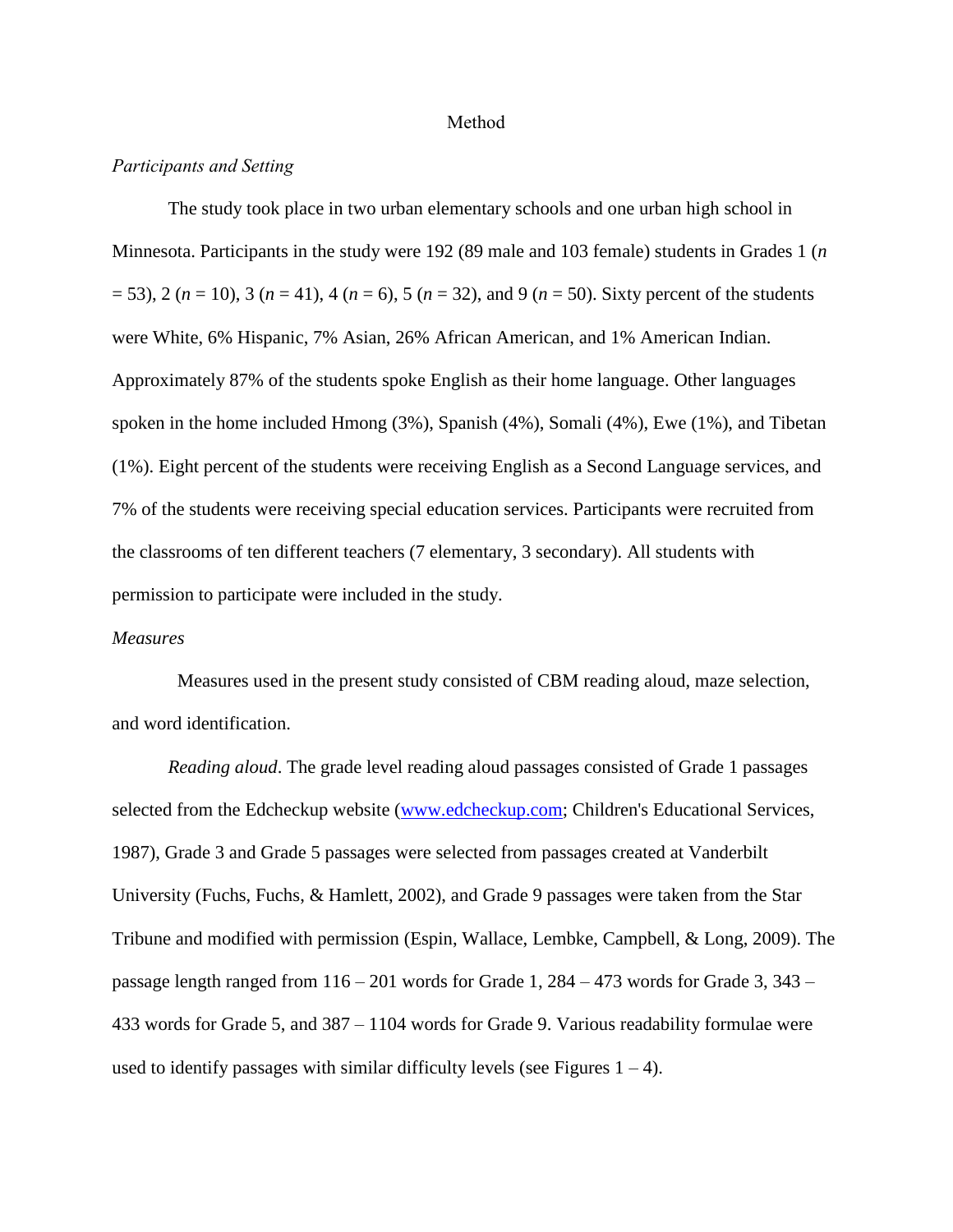

**Figure 1. Readability for Grade 1 Passages**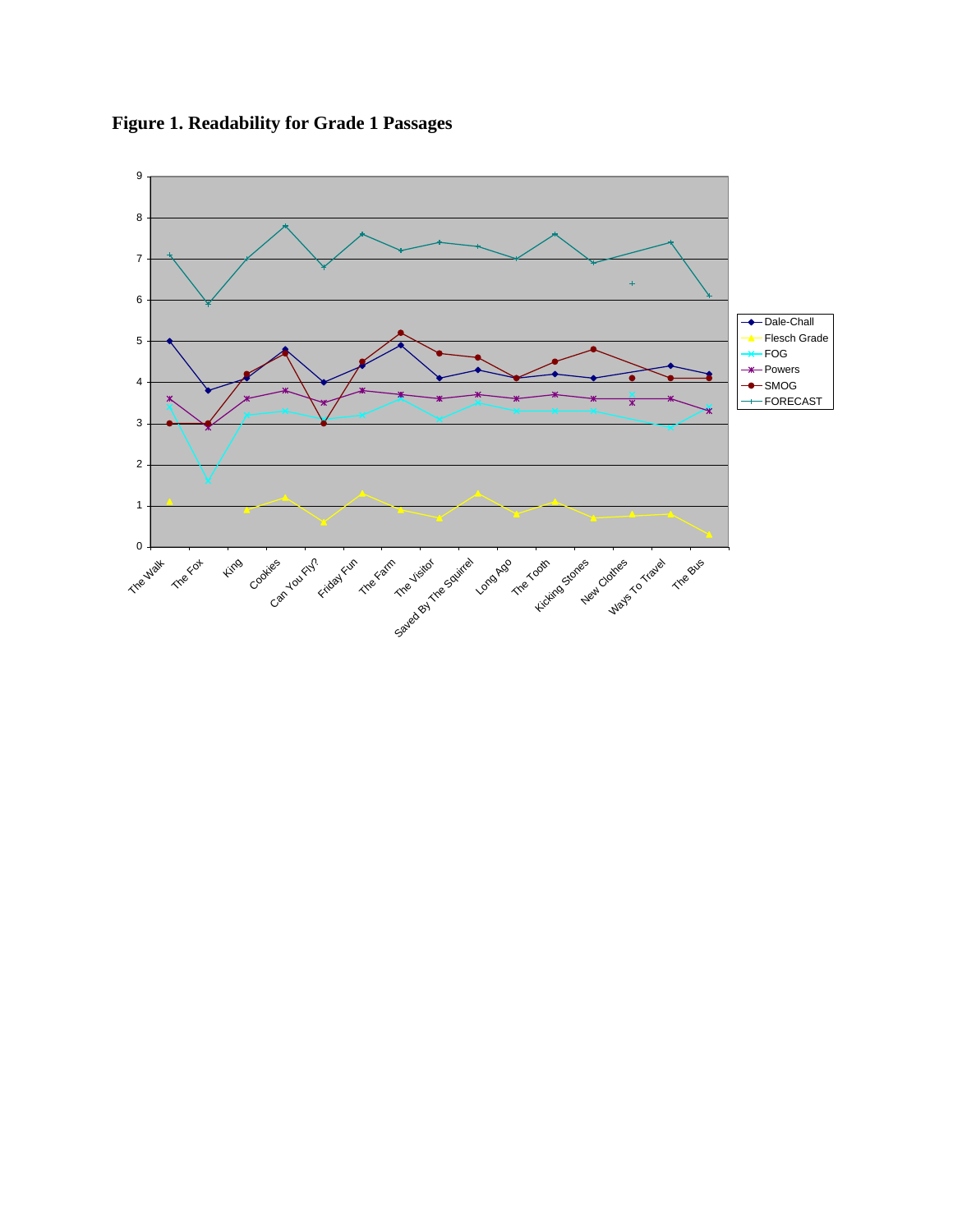**Figure 2. Readability for Grade 3 Passages**

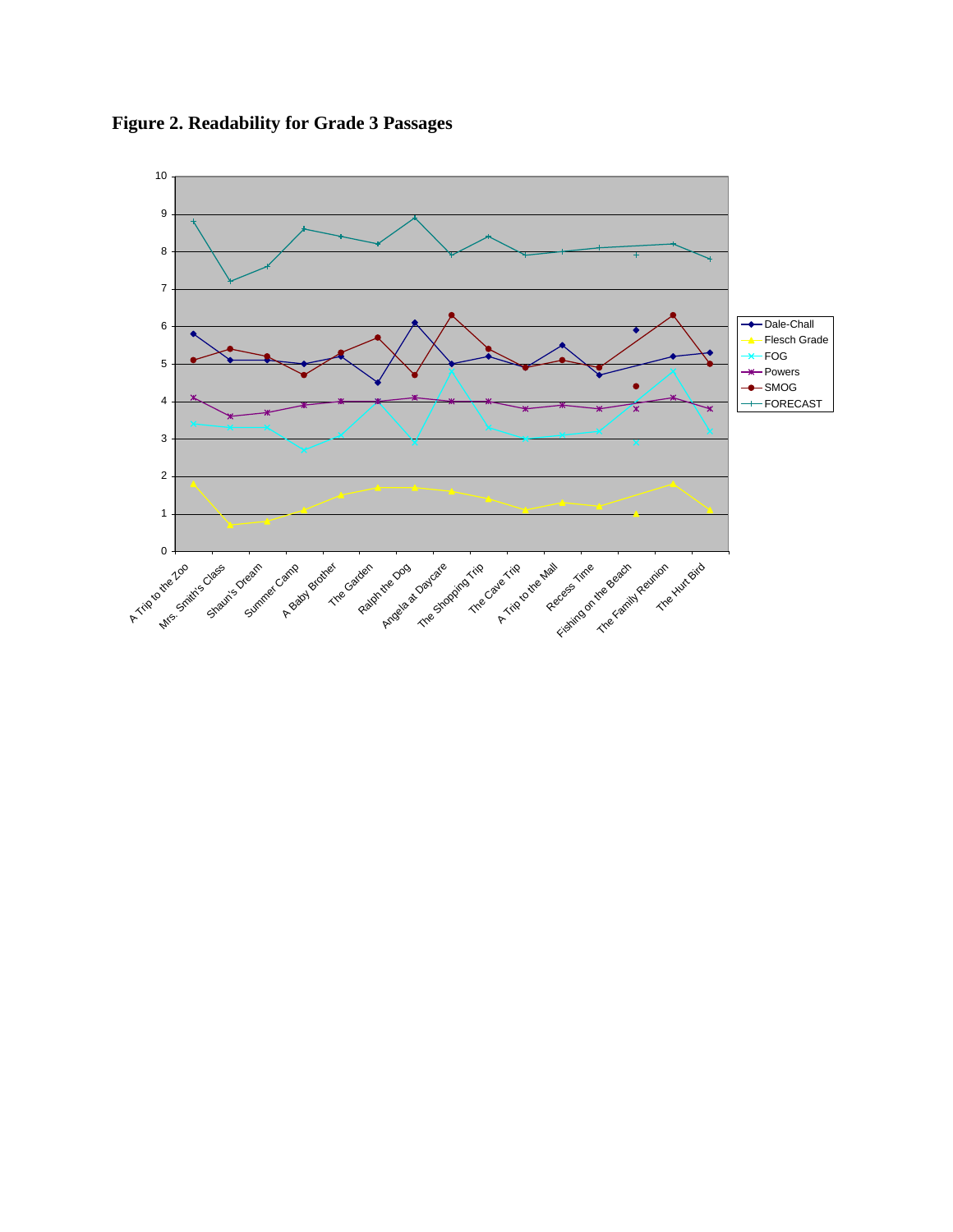**Figure 3. Readability for Grade 5 Passages**

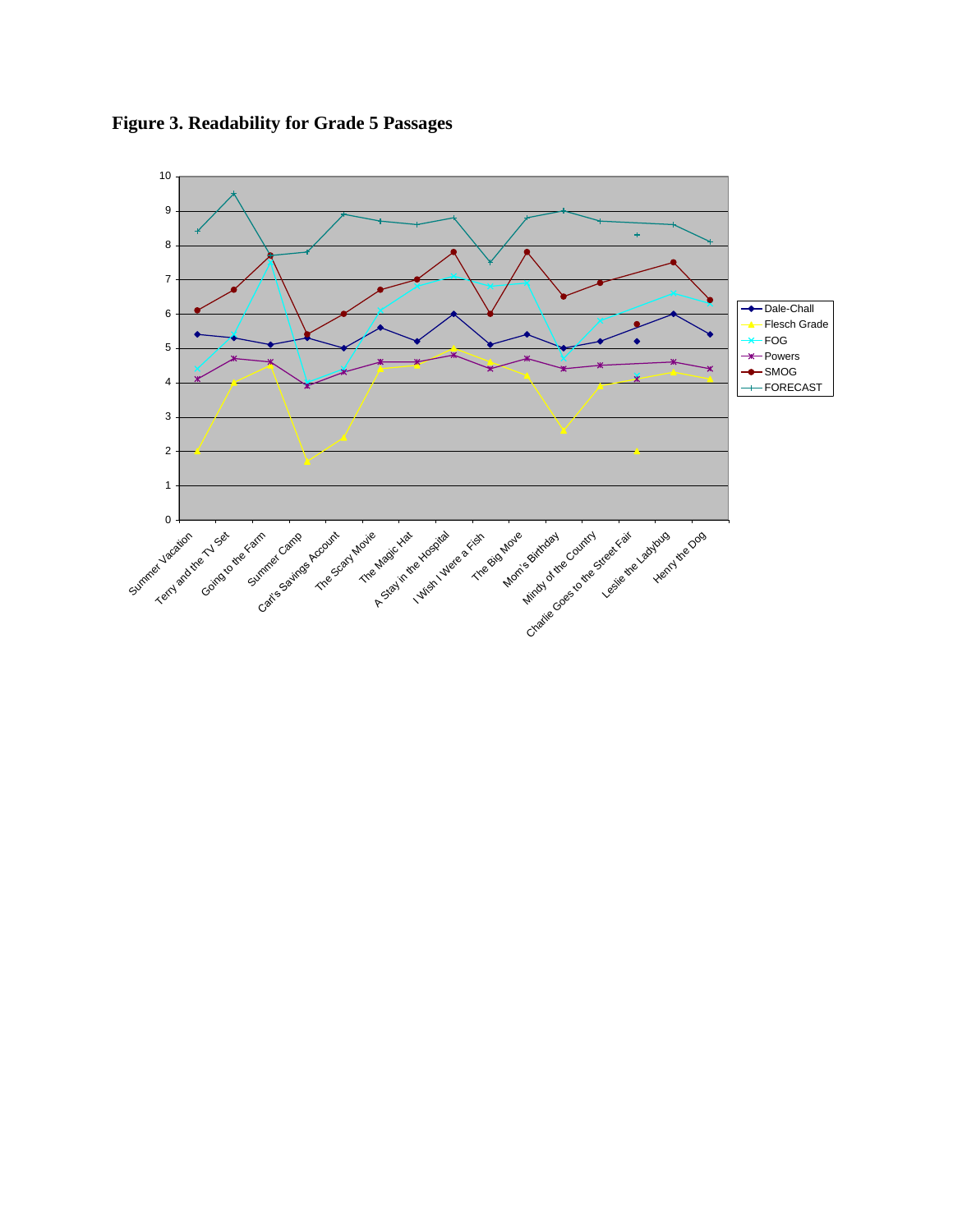**Figure 4. Readability for Grade 9 Passages**



Participants were asked to read each passage aloud for one minute, and the examiner scored the number of words correctly read. Repetitions, self-corrections, insertions, and dialect/articulation were scored as correct. Mispronunciations, word substitutions, omissions, hesitations, and reversals were marked incorrect. If the student hesitated for more than three seconds, the examiner provided the correct word, asked the student to continue reading, and marked the word as incorrect. The total number of words read correctly was recorded.

*Maze Selection*. The grade level reading aloud passages administered to the participants were also administered in a maze format. The students were asked to read the maze passages silently and select word choices for two minutes. The number of correct word selections was recorded.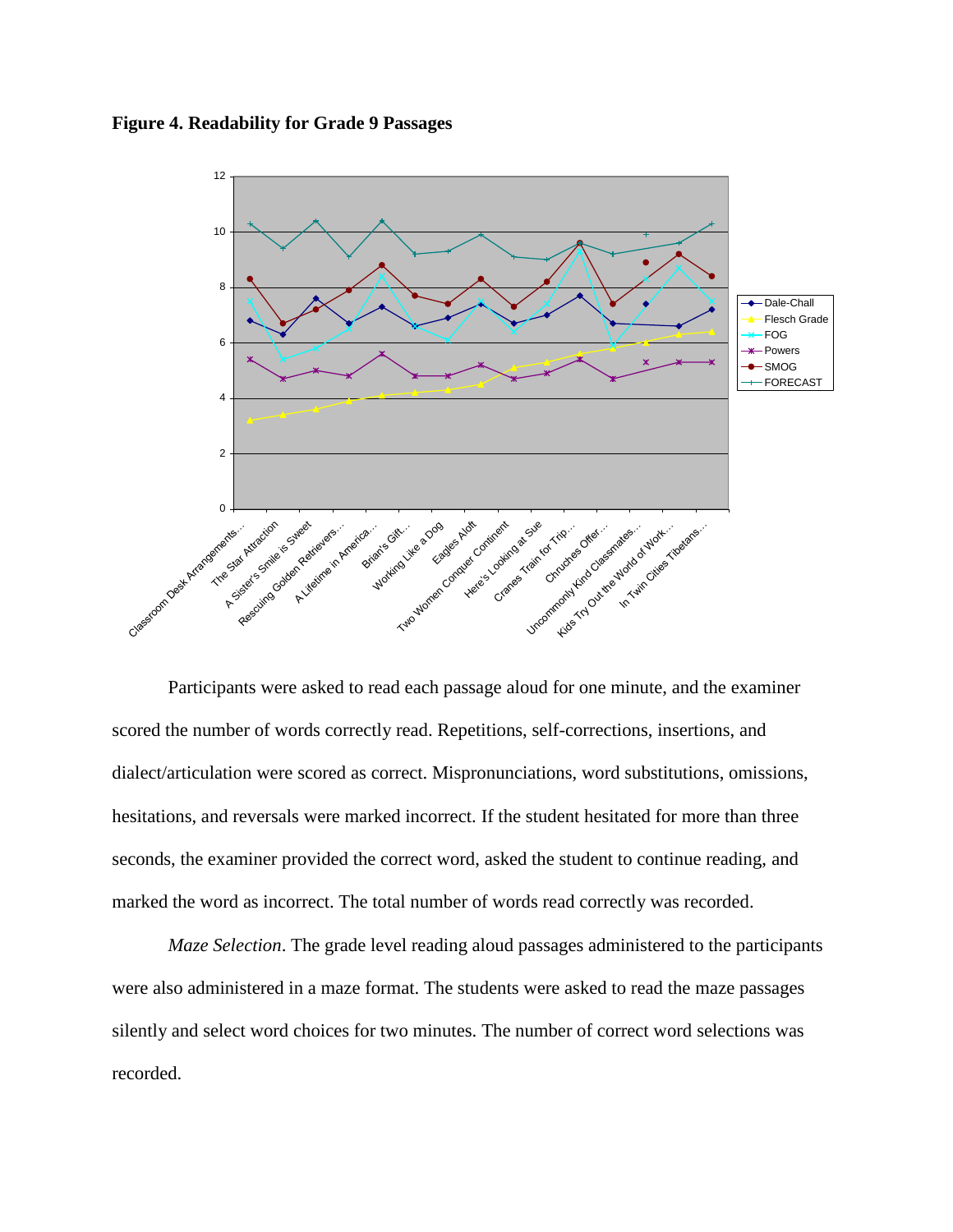*Word Identification*. Grade 1 students were administered a word identification measure in addition to the reading aloud and maze selection measures. The word lists were created by randomly selecting words from the Dolch word lists (Dolch, 1955). Each list consisted of 100 words selected randomly with replacement from the preprimer, primer, and first grade Dolch word lists. Participants were asked to read each list aloud for one minute, and the examiner scored the number of words read correctly. Repetitions, self-corrections, insertions, and dialect/articulation were scored as correct. Mispronunciations, word substitution, omissions, and hesitations were marked incorrect. If the student hesitated for more than three seconds, the examiner asked the student to continue reading, and marked the word as incorrect. The total number of words read correctly was recorded.

#### *Procedure*

*CBM administration*. CBM data were collected across 12 consecutive weeks starting in January, 2006. Half of the students at each elementary grade level were administered reading aloud at the beginning of the week and maze selection at the end of the week, and the other half of the students were administered maze selection at the beginning of the week and reading aloud at the end of the week. The word identification measure was administered during the same session as the reading aloud measure (Grade 1 only). All high school students were administered maze selection at the beginning of the week and reading aloud at the end of the week due to scheduling issues. Students at each grade level received all reading passages in the same order across the 12 weeks. Ninth graders were not administered reading aloud during the  $3<sup>rd</sup>$  week of the study due to scheduling difficulties.

The reading aloud and word identification measures were individually administered by trained graduate students with one exception: Classroom teachers administered reading aloud to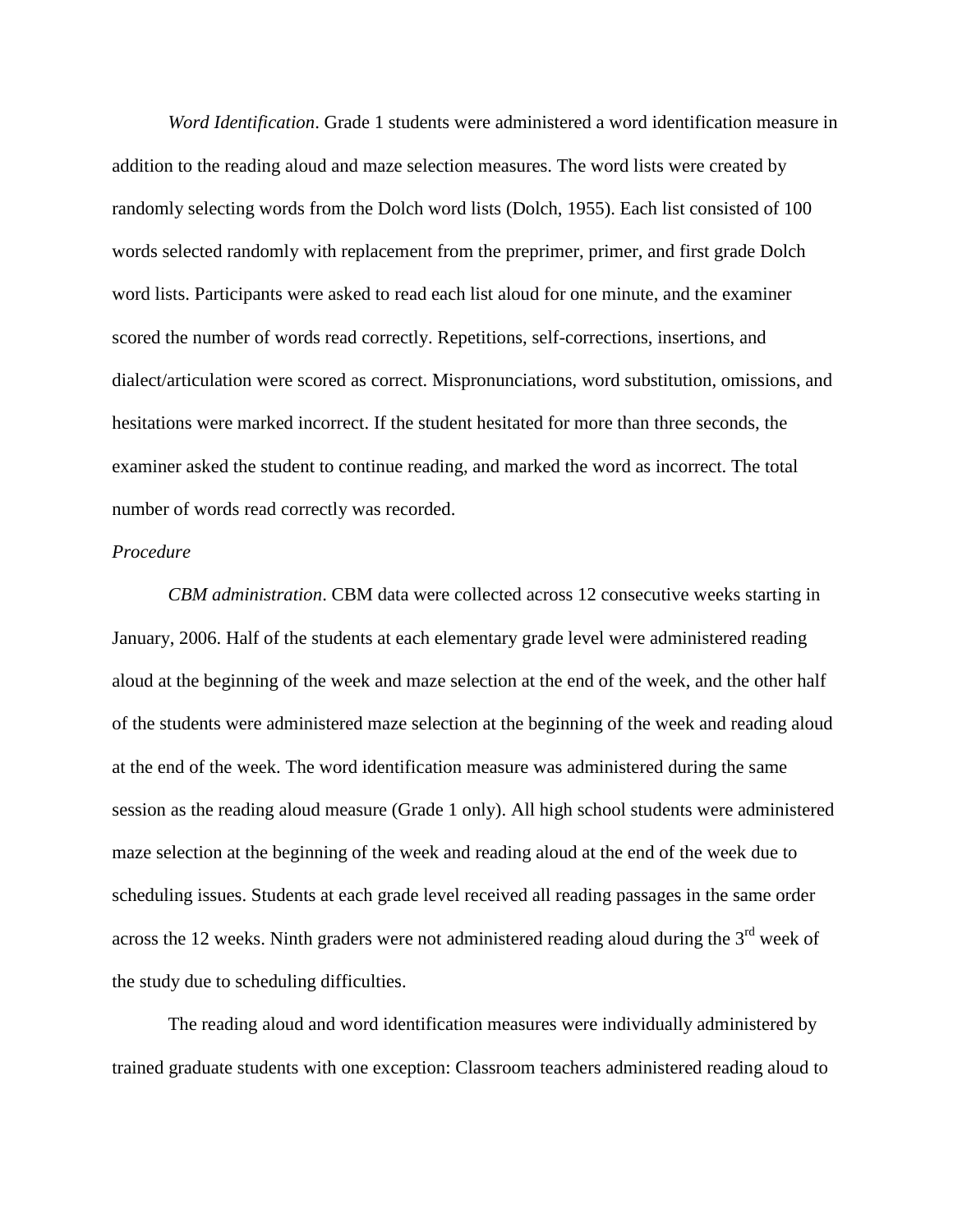$9<sup>th</sup>$  graders during weeks 1 and 2 (see Appendix A for administration directions). The  $9<sup>th</sup>$  grade classroom teachers had agreed to administer the reading aloud measures weekly at the beginning of the study, but asked the graduate students to take over after week 3 due to scheduling difficulties. All the elementary level classroom teachers preferred to have the graduate students administer the reading aloud measures from the beginning of the study. Graduate students were trained to administer and score reading aloud and word identification measures during a onehour training session. During the training session, graduate students practiced administering and scoring reading aloud and word identification measures. Inter-scorer agreement was checked on three reading aloud passages for each graduate student. All graduate students needed to obtain inter-scorer agreement of 90% or higher with the trainer on all three passages. The inter-scorer agreement was calculated by dividing the smaller number by the larger number. If the interscorer agreement criteria of 90% or higher was not met, procedures for administering the reading aloud and word identification measures were reviewed and inter-scorer agreement was checked again until the 90% criteria was met.

During data collection, inter-scorer reliability for reading aloud and word identification was checked by the trainer. Graduate students tape-recorded every individual reading aloud and word identification session. Twenty percent of the tape-recorded sessions were independently scored by the trainer and inter-scorer reliability was calculated by dividing the smaller number by the larger number for each sample. The average inter-scorer reliability for reading aloud was 98% and the average inter-scorer reliability for word identification was 97%.

The maze selection measure was group administered by the classroom teacher (see Appendix A for administration directions). All classroom teachers were trained to administer the maze during a one-hour training session. Fidelity of administration was checked by trained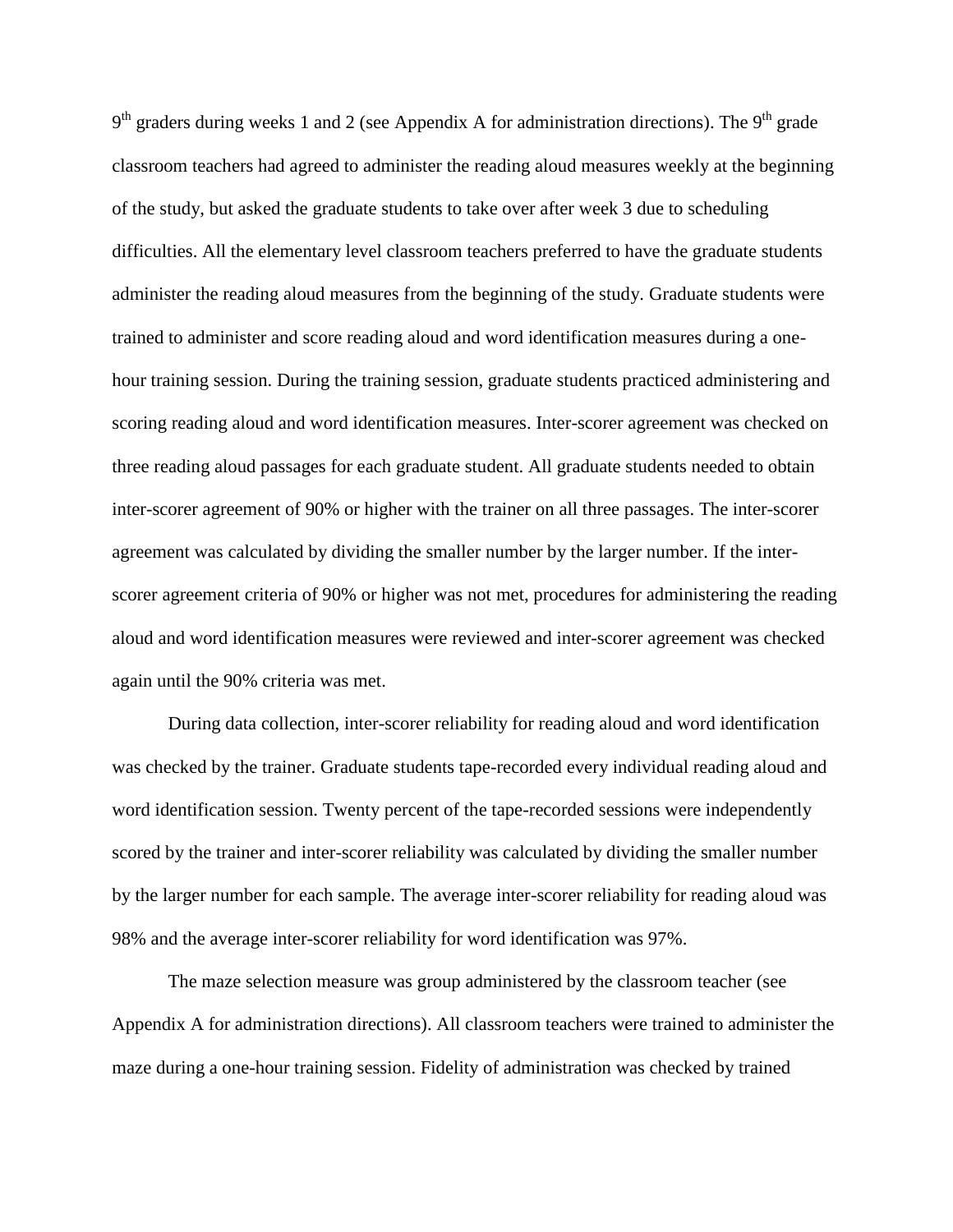graduate students using a checklist created by a team of researchers (see Appendix B). The items on the checklist included: completing sample items, providing standardized directions, demonstrating correction procedure, saying "Begin", starting the stopwatch on time, giving the 30 sec prompt, stopping the task at 2 min, collecting all materials, and providing assistance to students following standardized directions. The average fidelity was 97%.

#### *Analysis*

For all analyses, students in Grade  $2 (n = 10)$  were included in the same group as students in Grade 3 and students in Grade 4 ( $n = 6$ ) were included in the same group as students in Grade 5. This decision was made based on the fact that there were two classrooms that combined grade levels (one Grade 2/3 spilt and one Grade 4/5 split) and the classroom teachers reported that there was no differentiation in reading instruction based on grade level within the classroom. Students in Grade 2 were receiving the same reading instruction as students in Grade 3 and students in Grade 4 were receiving the same reading instruction as students in Grade 5.

*Group level.* In order to calculate the growth rate and intercept for reading aloud, maze selection, and word identification for the group level, and the confidence interval based on group level, the latent growth model (LGM) that is based on group level was employed. LGM was performed using the AMOS 4.0 program. Missing data were handled using the full-information maximum likelihood (FIML) statistical method in the AMOS program. The AMOS program changes from its default algorithm (moment-based maximum likelihood) to the FIML automatically when the AMOS detects missing values in the data (Dembo, Wothke, Livingston, & Schmeidler, 2002).

*Individual level.* In order to calculate to standard error of estimate (SEE) and standard error of slope (SEb), slopes were computed for each student using ordinary least squares (OLS).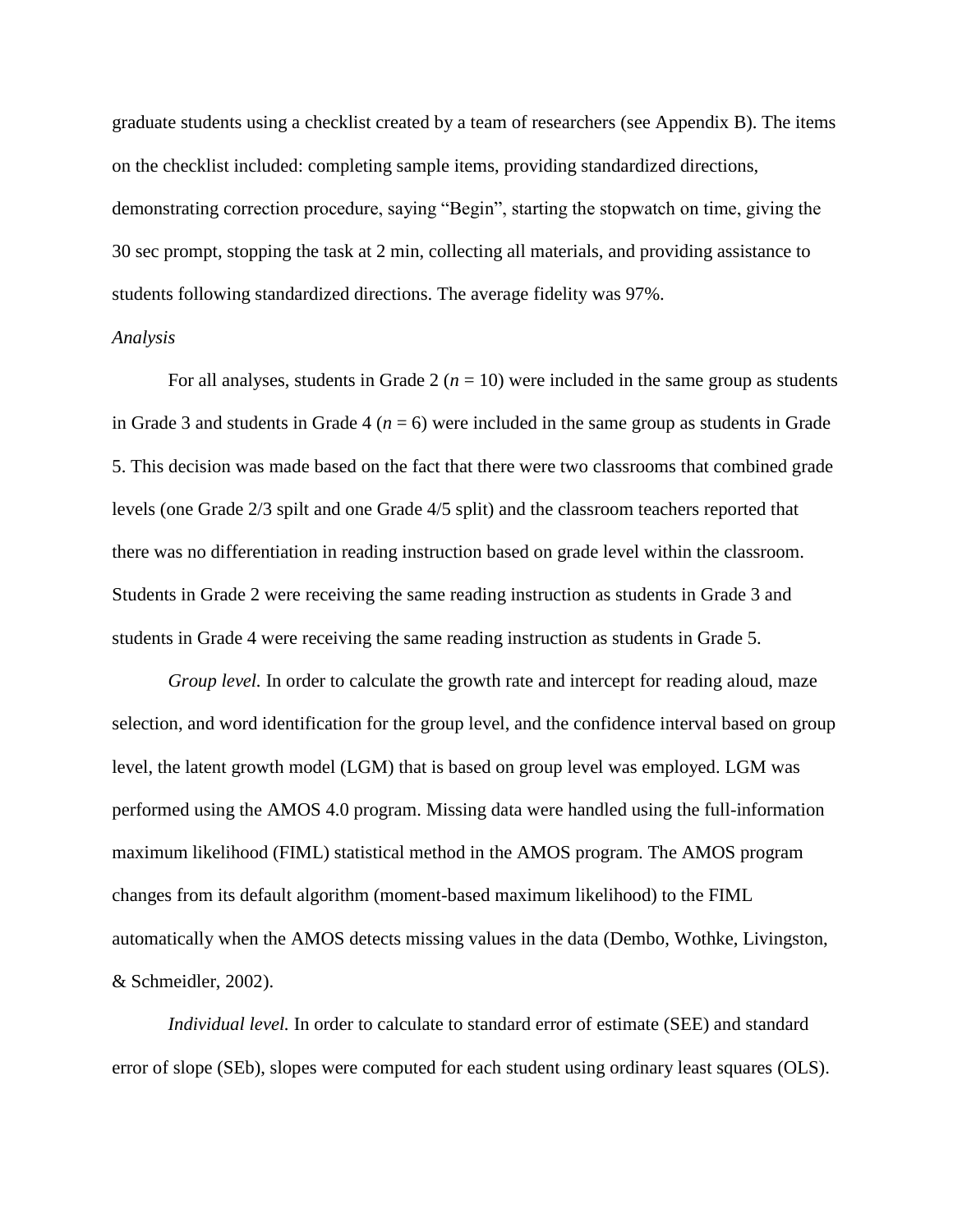For Grades 2/3, 4/5, and 9, SEbs and SEEs were compared for reading aloud and maze selection using dependent t-test (matched-pairs t-test).. For Grade 1, the SEbs and SEEs were compared for reading aloud, maze selection, and word identification using a repeated measurement Analyses of Variance (ANOVA). In addition, box plots were used to graphically inspect how large the SEb was at each grade level.

#### Results

#### *Group level: Estimates of Intercept and Slope*

The intercept and slope estimates for reading aloud, word identification, and maze selection are shown in Table 1.

*Reading Aloud.* The estimated average reading aloud intercept for Grades 1, 2/3, 4/5, and 9 was 44.46 words read correctly (WRC), 108.52 WRC, 142.04 WRC, and 164.27 WRC respectively. The intercepts were all significantly different from zero (*p < .0001*). The estimated average reading aloud slope for Grades 1, 2/3, 4/5, and 9 was 1.21 WRC per week, .84 WRC per week, .93 WRC per week, and -1.60 WRC per week respectively. All slopes were significantly different from zero (*p < .0001*).

*Maze selection.* The estimated average maze selection intercept for Grades 1, 2/3, 4/5, and 9 was 4.82 correct selections (CS), 14.13 CS, 20.92 CS, and 21.46 CS respectively. The intercepts were all significantly different from zero (*p < .0001*). The estimated average maze selection slope for Grades 1, 2/3, 4/5, and 9 was .39 CS per week, .57 CS per week, .71 CS per week, and .43 CS per week respectively. All slopes were significantly different from zero (*p < .0001*).

*Word Identification (WID).* The estimated average WID intercept for Grade 1 was 27.02 WRC. The intercept was significantly different from zero (*p < .0001*). The estimated average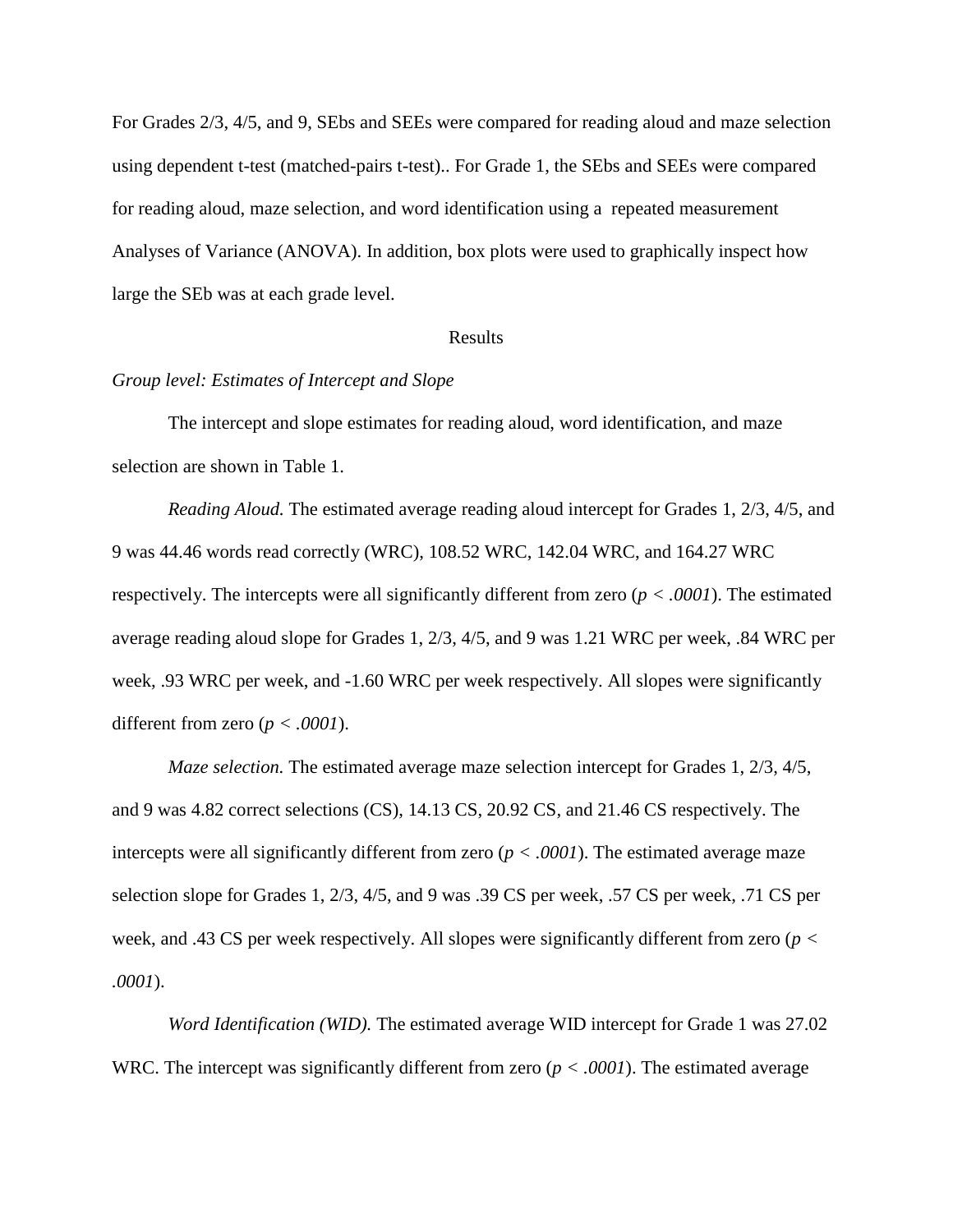slope for WID was 1.75 WRC per week. The group slope for WID was significantly different

from zero (*p < .0001*).

| Grade Level Reading Aloud       |           |          |             |         |  |  |
|---------------------------------|-----------|----------|-------------|---------|--|--|
| Grade                           | Intercept | Slope    | P_Intercept | P_Slope |  |  |
|                                 | 44.461    | 1.207    | 0.000       | 0.000   |  |  |
| 2/3                             | 108.524   | .839     | 0.000       | 0.000   |  |  |
| 4/5                             | 142.041   | .932     | 0.000       | 0.000   |  |  |
| 9                               | 164.271   | $-1.598$ | 0.000       | 0.000   |  |  |
| Grade Level Maze Selection      |           |          |             |         |  |  |
| Grade                           | Intercept | Slope    | P_Intercept | P_Slope |  |  |
|                                 | 4.8193    | .387     | 0.000       | 0.000   |  |  |
| 2/3                             | 14.131    | .565     | 0.000       | 0.000   |  |  |
| 4/5                             | 20.921    | .714     | 0.000       | 0.000   |  |  |
| 9                               | 21.457    | .428     | 0.000       | 0.000   |  |  |
| Grade Level Word Identification |           |          |             |         |  |  |
| Grade                           | Intercept | Slope    | P_Intercept | P_Slope |  |  |
|                                 | 27.018    | 1.754    | 0.000       | 0.000   |  |  |

**Table 1. Estimates of Intercepts and Slopes for Grades 1- 9** 

#### *Group level: 95% Confidence Interval for Slopes*

The lower and upper bound of the 95% confidence interval based on group slopes are presented in Table 2. For reading aloud, 95 out of 100 times the true group slope would fall between .26 and .51 words read correctly per week for students in Grade 1, .49 and 1.19 words read correctly per week for students in Grade 2/3, .34 and 1.53 words read correctly per week for students in Grade  $4/5$ , and  $-2.67$  and  $-53$  words read correctly per week for students in Grade 9. For maze selection, 95 out of 100 times the true group slope would fall between -.39 and 1.17 correct selections per week for students in Grade 1, .27 and .86 correct selections per week for students in Grade 2/3, .30 and 1.13 correct selections per week for students in Grade 4/5, and .26 and .60 correct selections per week for students in Grade 9. For word identification, 95 out of 100 times the true group slope would fall between -.21 and 3.72 words read correctly per week.

## **Table 2. 95% Confidence Interval for Slopes by Grade and CBM Measure**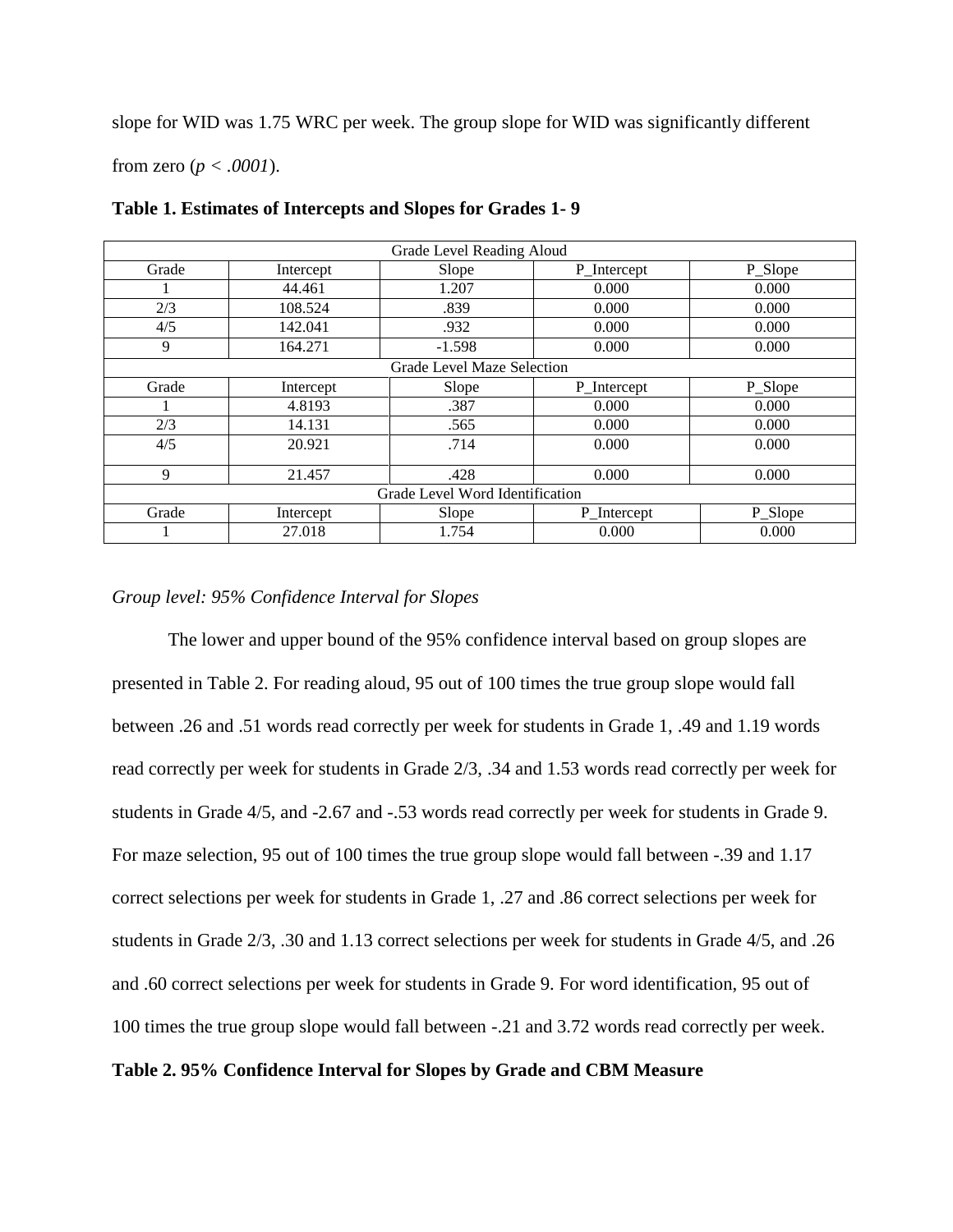| Grade Level Reading Aloud |                                 |                                      |                    |  |  |  |
|---------------------------|---------------------------------|--------------------------------------|--------------------|--|--|--|
| Grade                     | Slope                           | <b>Confidence Interval for slope</b> |                    |  |  |  |
|                           |                                 | <b>Lower bound</b>                   | <b>Upper bound</b> |  |  |  |
| 1                         | 1.207                           | .26                                  | 1.51               |  |  |  |
| 2/3                       | .839                            | .49                                  | 1.19               |  |  |  |
| 4/5                       | .932                            | .34                                  | 1.53               |  |  |  |
| 9                         | $-1.598$                        | $-2.67$                              | $-.53$             |  |  |  |
|                           |                                 | Grade Level Maze Selection           |                    |  |  |  |
| Grade                     | Slope                           | <b>Confidence Interval for slope</b> |                    |  |  |  |
|                           |                                 | <b>Lower bound</b>                   | <b>Upper bound</b> |  |  |  |
| 1                         | .387*                           | $-.39$                               | 1.17               |  |  |  |
| 2/3                       | .565                            | .27                                  | .86                |  |  |  |
| 4/5                       | .714                            | .30                                  | 1.13               |  |  |  |
| 9                         | .428                            | .26                                  | .60                |  |  |  |
|                           | Grade Level Word Identification |                                      |                    |  |  |  |
| Grade                     | Slope                           | <b>Confidence Interval for slope</b> |                    |  |  |  |
|                           |                                 | <b>Lower bound</b>                   | <b>Upper bound</b> |  |  |  |
|                           | $1.754*$                        | $-.21$                               | 3.72               |  |  |  |

\* Confidence interval contains zero

#### *Individual Level: Standard Error of Slope (SEb) and Standard Error of Estimate (SEE).*

The ordinary least squares (OLS) based on each student's CBM scores was used to calculate standard error of estimate (SEE) and standard error of slope (SEb). The individual OLS graphs are presented by type of measure and grade level in Appendix C. The 95% confidence interval for the OLS intercepts and slopes are presented by type of measure and grade level in Appendix D.

Figures 5, 6, and 7 show box plots of the SEb for maze selection, reading aloud, and word identification. The confidence intervals for maze selection decrease from Grade 1 to Grade 4/5, but increase from Grade 4/5 to Grade 9. Mean scores for maze selection and reading aloud increase as grade level increases. This means that the consistency of slopes for the two measures decreases as grade level increases.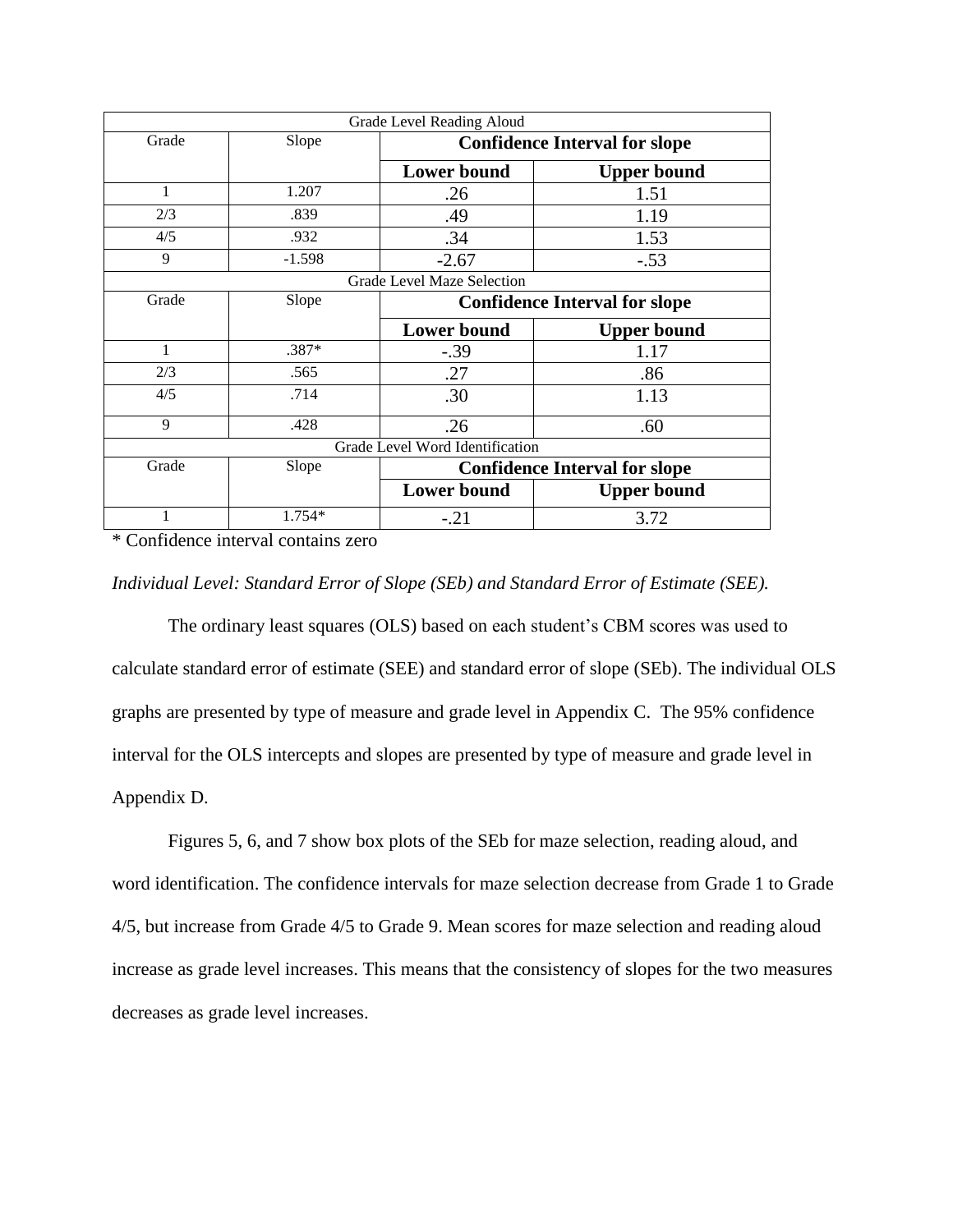

**Figure 5. Box plots of SEb for Maze Selection**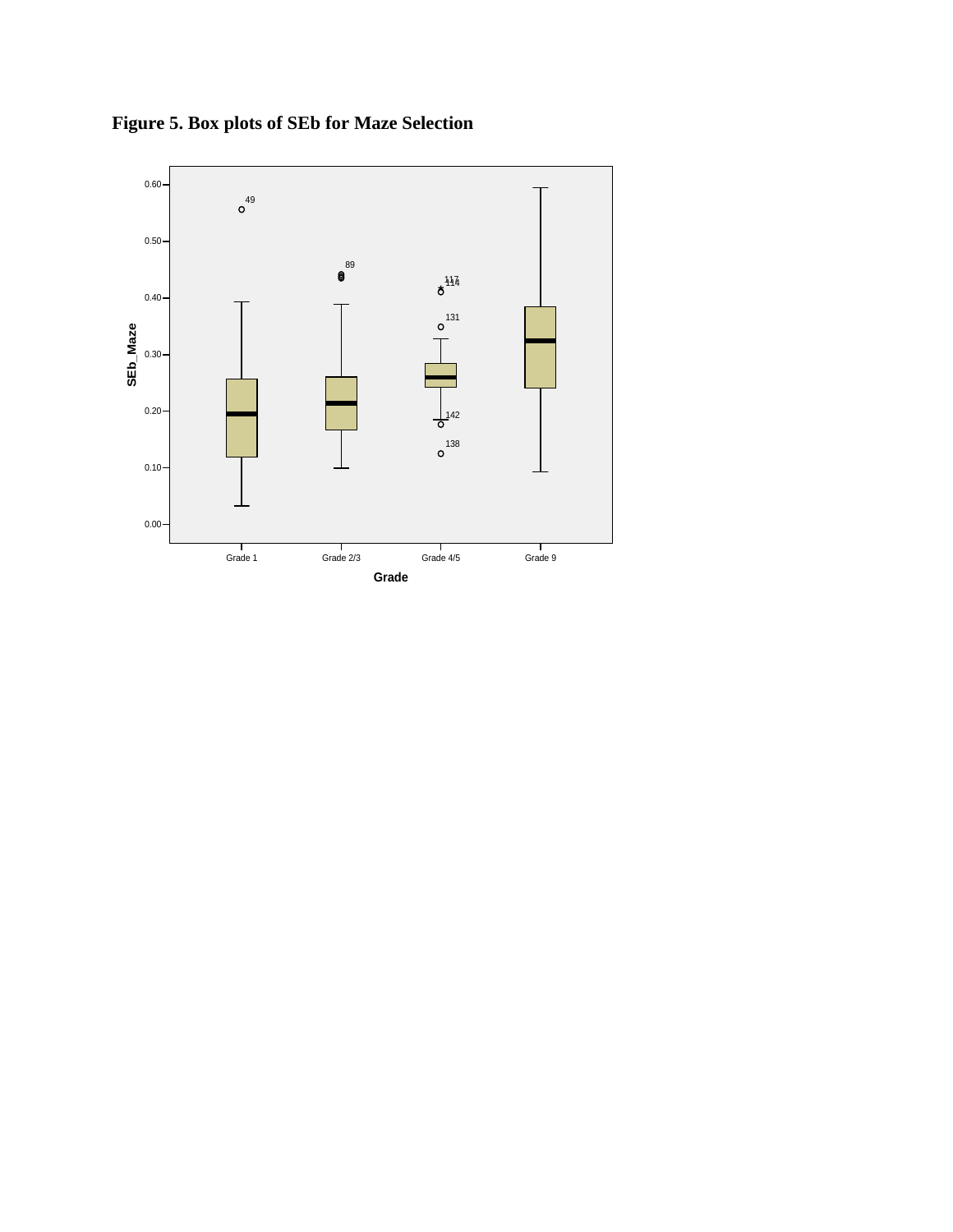

**Figure 6. Box plots of SEb for Reading Aloud**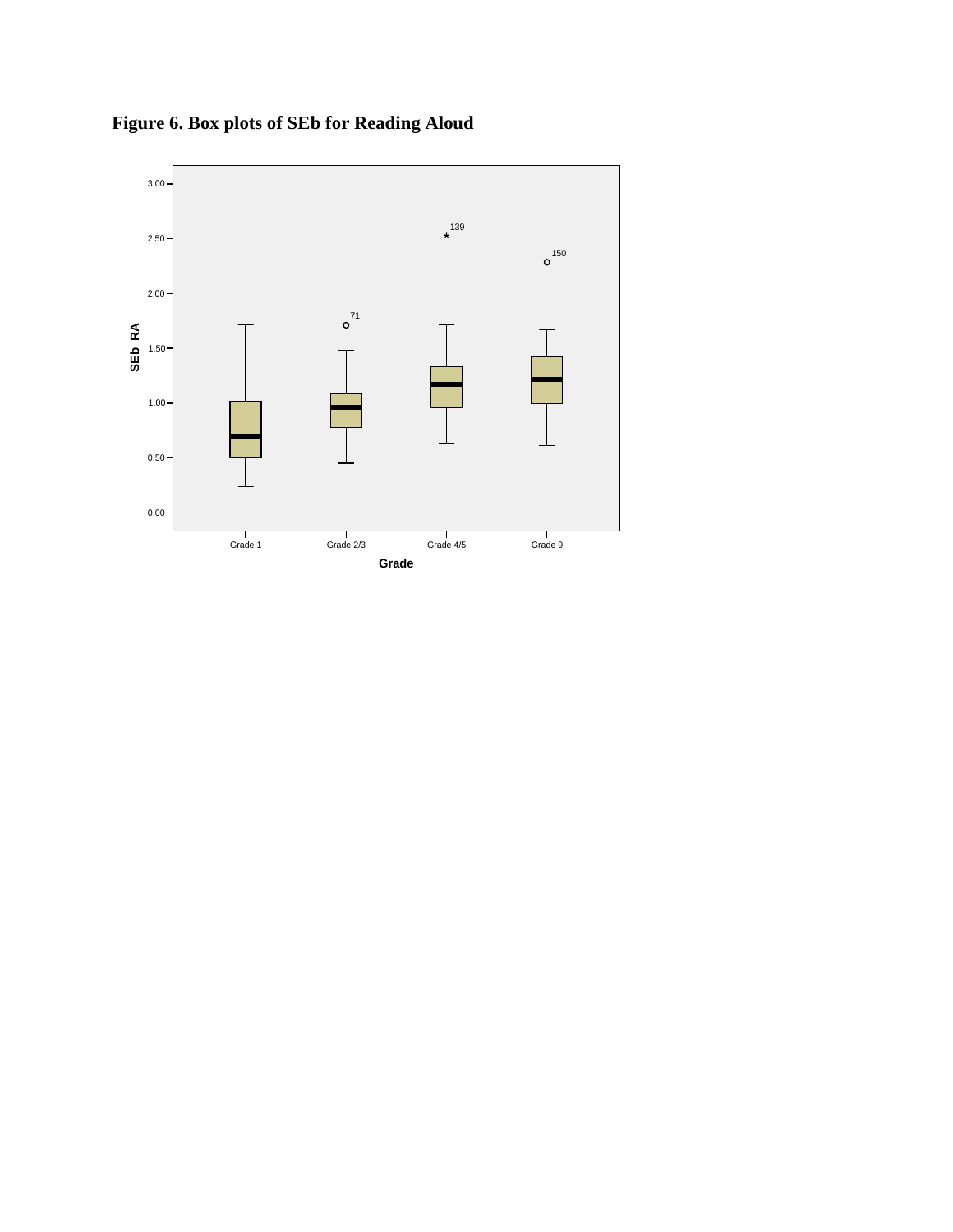#### **Figure 7. Box plots of SEb for Word Identification**



Table 3 shows descriptive statistics and confidence intervals of the SEb for maze selection and reading aloud at each level. For reading aloud, 95 out of 100 times the true group SEb would fall between .70 and .93 words read correctly per week for students in Grade 1, .90 and 1.03 words read correctly per week for students in Grade 2/3, 1.08 and 1.30 words read correctly per week for students in Grade 4/5, and 1.12 and 1.30 words read correctly per week for students in Grade 9. For maze selection, 95 out of 100 times the true group SEb would fall between .17 and .23 correct selections per week for students in Grade 1, .20 and .25 correct selections per week for students in Grade 2/3, .24 and .28 correct selections per week for students in Grade 4/5, and .29 and .35 correct selections per week for students in Grade 9. For word identification, 95 out of 100 times the true group SEb would fall between .38 and .67 words read correctly per week for students in Grade 1.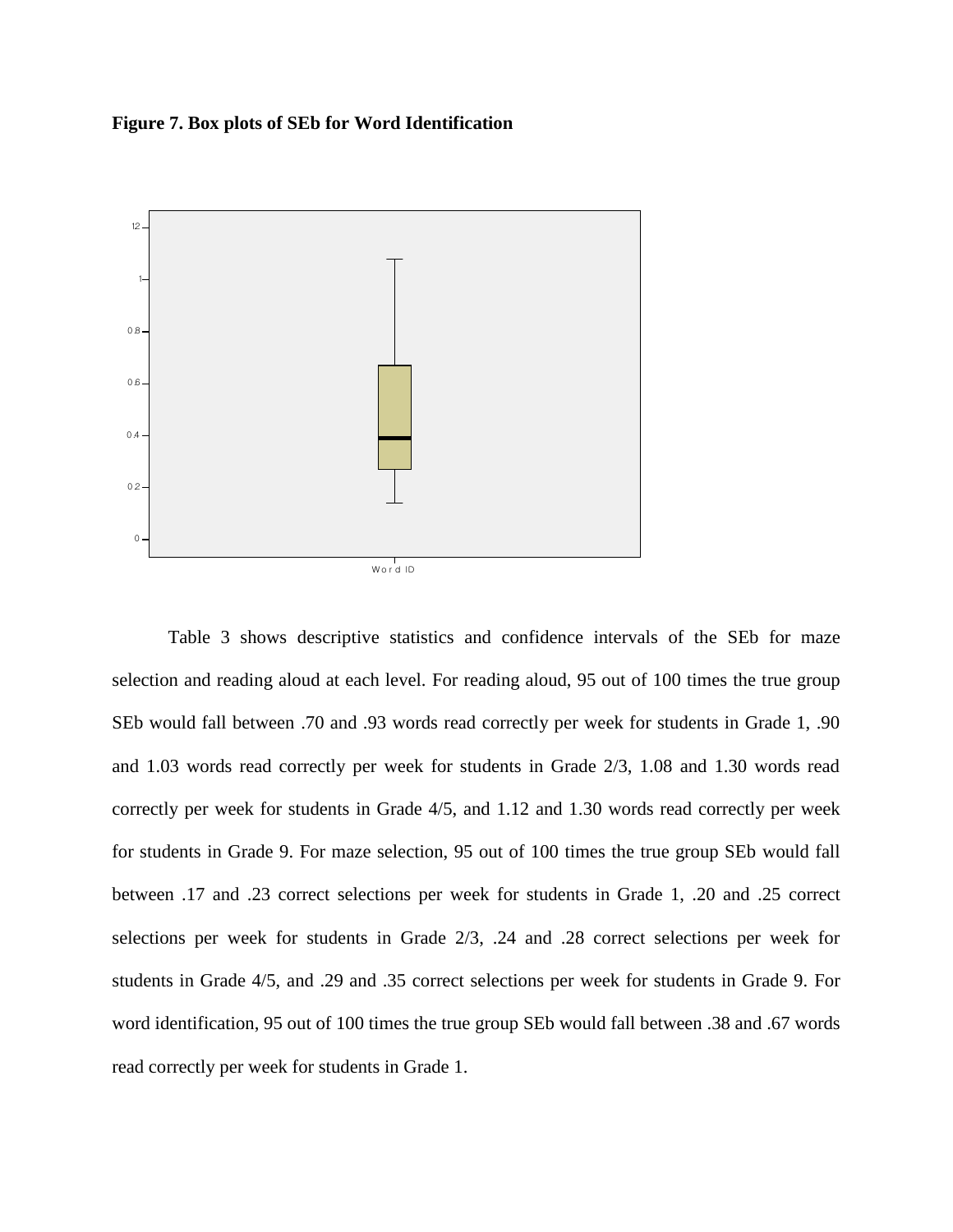Overall, the means of the SEb for maze selection were lower than those for reading aloud, which indicated that the slopes of maze selection at each grade level were less variable than those of reading aloud. Yet, because the confidence intervals for the two measures did not include zero, the SEb for both measures were considered to be significantly different from zero. The means of the SEb for word identification were lower than those for reading aloud, but higher than those for maze selection. These results indicate that word identification may produce less variable slopes than reading aloud, but more variable slopes than maze selection.

| Descriptive statistics of SEb |            |       |                  |      |                                      |                    |
|-------------------------------|------------|-------|------------------|------|--------------------------------------|--------------------|
| Grade                         | Measure    | Mean  | $\boldsymbol{N}$ | S.D. | <b>Confidence Interval for slope</b> |                    |
|                               |            |       |                  |      | <b>Lower bound</b>                   | <b>Lower bound</b> |
| 1                             | Maze       | .200  | 52               | .098 | .1735                                | .2283              |
|                               | RA         | .815  | 52               | .399 | .7046                                | .9269              |
|                               | <b>WID</b> | .47   | 52               | .26  | .38                                  | .67                |
| 2/3                           | Maze       | .227  | 51               | .082 | .2045                                | .2507              |
|                               | RA         | .966  | 51               | .229 | .9022                                | 1.0314             |
| 4/5                           | Maze       | .262  | 38               | .057 | .2439                                | .2815              |
|                               | RA         | 1.190 | 38               | .331 | 1.0821                               | 1.3000             |
| 9                             | Maze       | .3188 | 47               | .107 | .2874                                | .3503              |
|                               | RA         | 1.201 | 47               | .309 | 1.1221                               | 1.2956             |
| <i>Note.</i> *** $p < .001$   |            |       |                  |      |                                      |                    |

**Table 3. Descriptive statistics and Confidence Interval of SEb**

*Individual Level: Dependent t-test of SEb and SEE for Reading Aloud and Maze Selection.*

Table 4 shows the results from the dependent t-test for the SEb between reading aloud and maze selection (repeated measurement design for Grade 1 using reading aloud, maze selection, and word identification). As Table 4 indicates, there was a statistically significant difference in the SEb for reading aloud and maze selection at each grade level:  $(F(52) = 143.01,$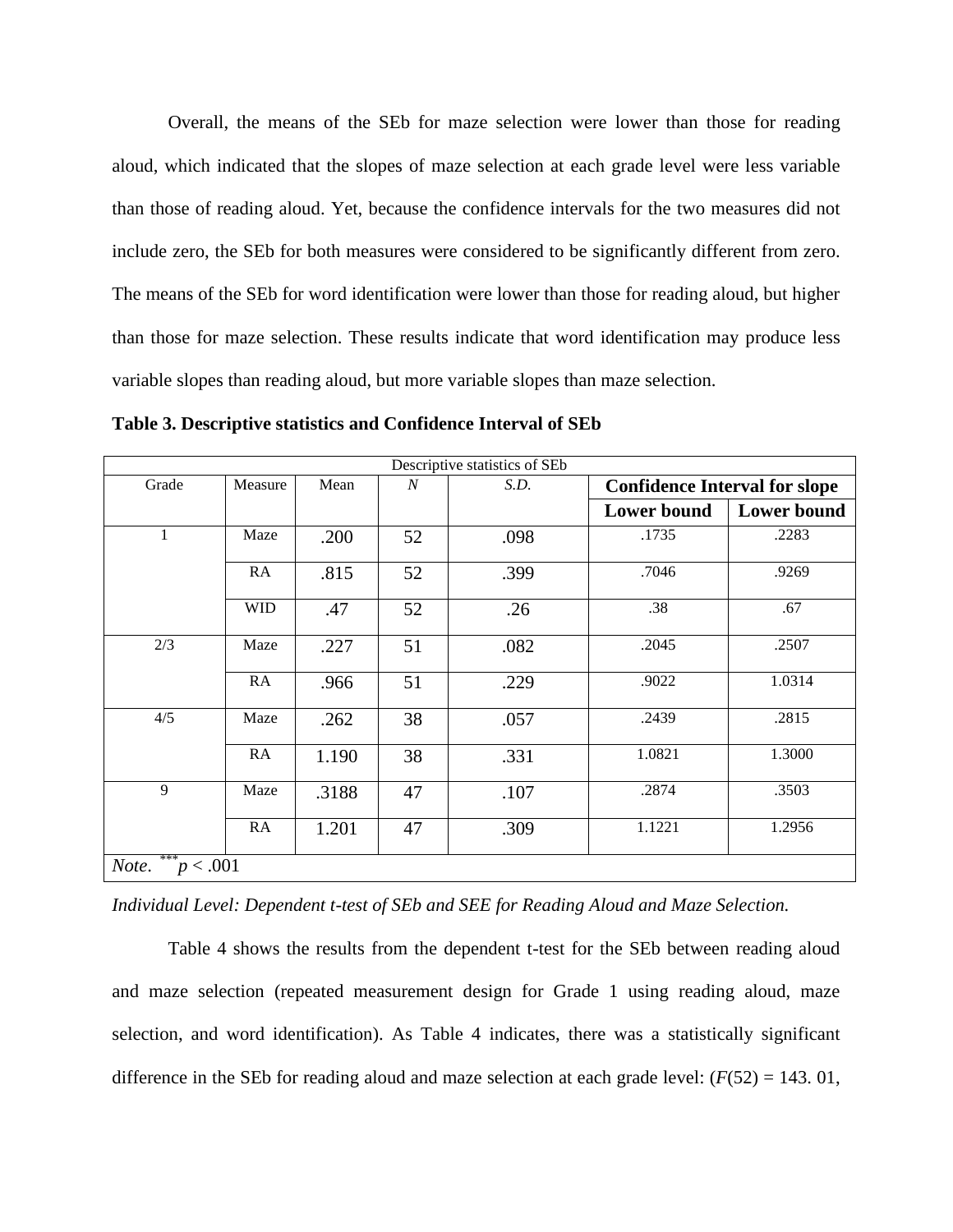*p* < .001 for Grade 1; *t*(50) = -22.03, *p* < .001 for Grade 2/3; *t*(37) = -16.88, *p* < .001 for Grade  $4/5$ ;  $t(46) = -18.37$ ,  $p < .001$  for Grade 9), which indicated that the means of the SEb in maze selection were significantly lower that those in reading aloud. In other words, the results showed that the slope of maze selection was more stable than reading aloud at each grade level. Similar results were found for Grade 1 with reading aloud, maze selection, and word identification. Maze selection was more stable than reading aloud and word identification, and word identification was more stable than reading aloud.

**Table 4. Results of the Dependent t-test for the SEb between Maze Selection and Reading Aloud** 

| Dependent t-test (SEb)                                                         |            |       |    |      |              |  |
|--------------------------------------------------------------------------------|------------|-------|----|------|--------------|--|
| Grade                                                                          | Measure    | Mean  | N  | S.D  | t-value      |  |
|                                                                                | Maze       | .200  | 52 | .098 | 243.01***    |  |
|                                                                                | RA         | .815  | 52 | .399 |              |  |
|                                                                                | <b>WID</b> | .47   | 52 | .26  |              |  |
| 2/3                                                                            | Maze       | .227  | 51 | .082 | $-22.030***$ |  |
|                                                                                | RA         | .966  | 51 | .229 |              |  |
| 4/5                                                                            | Maze       | .262  | 38 | .057 | $-16.876***$ |  |
|                                                                                | RA         | 1.190 | 38 | .331 |              |  |
| 9                                                                              | Maze       | .3188 | 47 | .107 | $-18.367***$ |  |
|                                                                                | RA         | 1.201 | 47 | .309 |              |  |
| ***<br>Note.<br>$p < .001$ . Repeated measurement design was used for Grade 1. |            |       |    |      |              |  |

Table 5 shows the results from the dependent t-test (repeated measurement design for Grade 1) for SEE between reading aloud and maze selection were statistically different at each grade level  $(F(52) = 123.145, p < .001$  for Grade 1;  $t(50) = -22.03, p < .001$  for Grade 2/3;  $t(37)$  $= -16.88$ ,  $p < .001$  for Grade 4/5;  $t(46) = -18.37$ ,  $p < .001$  for Grade 9), which indicated that the means of the SEE in maze selection were lower than the SEE in reading aloud. In other words, maze selection was more stable than reading aloud was at each grade level. Word identification was more stable than reading aloud, but less stable than maze selection.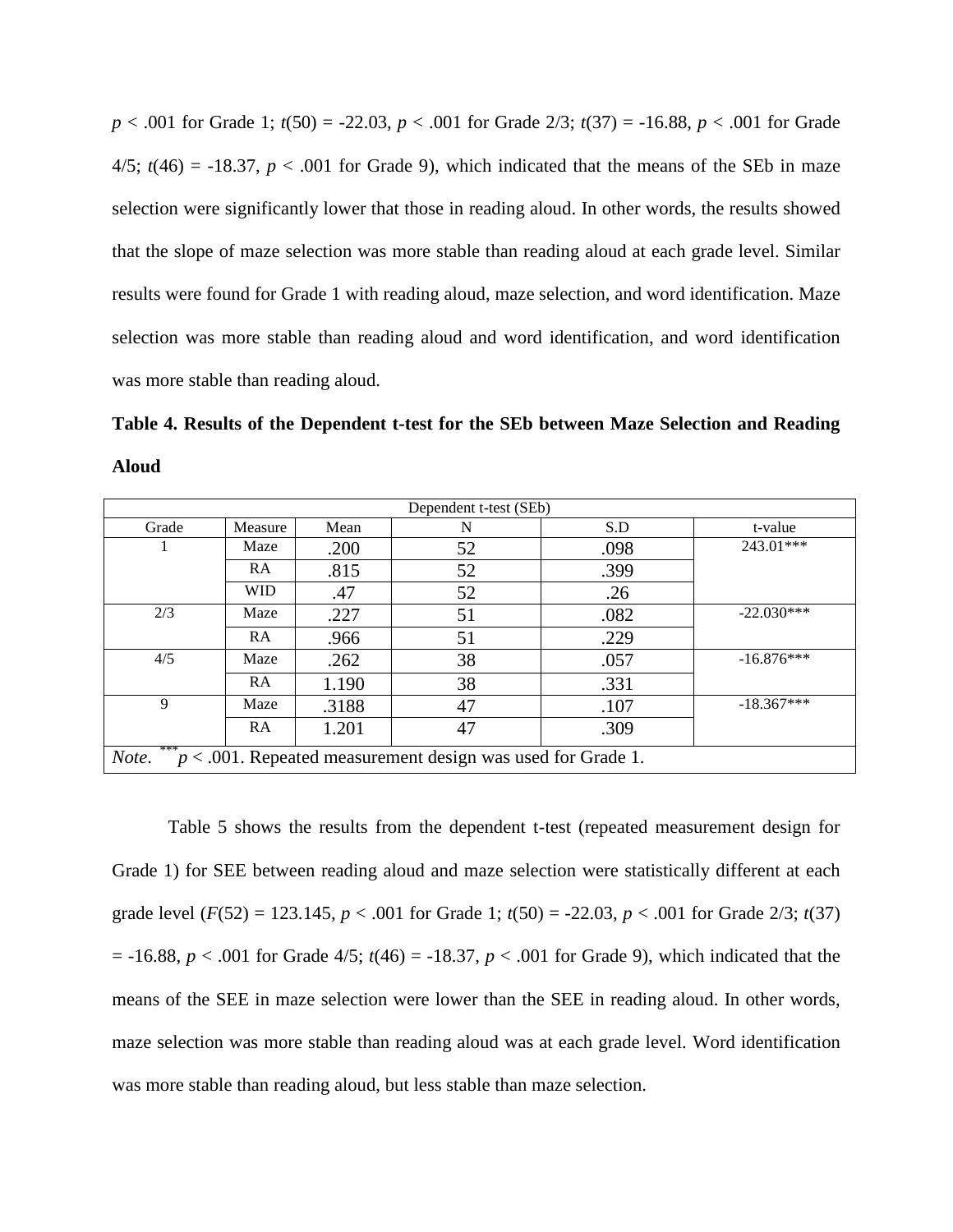| Dependent t-test (SEE)                                                         |            |        |    |       |              |  |
|--------------------------------------------------------------------------------|------------|--------|----|-------|--------------|--|
| Grade                                                                          | Measure    | Mean   | N  | S.D   | t-value      |  |
|                                                                                | Maze       | 2.402  | 52 | 1.176 | 125.145***   |  |
|                                                                                | RA         | 9.754  | 52 | 4.774 |              |  |
|                                                                                | <b>WID</b> | 5.89   | 52 | 3.28  |              |  |
| 2/3                                                                            | Maze       | 2.721  | 51 | .982  | $-22.030***$ |  |
|                                                                                | RA         | 11.561 | 51 | 2.746 |              |  |
| 4/5                                                                            | Maze       | 3.141  | 38 | .683  | $-16.876***$ |  |
|                                                                                | RA         | 14.242 | 38 | 3.964 |              |  |
| 9                                                                              | Maze       | 3.812  | 47 | 1.281 | $-18.367***$ |  |
|                                                                                | RA         | 14.366 | 47 | 3.700 |              |  |
| ***<br>Note.<br>$p < .001$ . Repeated measurement design was used for Grade 1. |            |        |    |       |              |  |

**Table 5. Results of the dependent t-test for SEE between Maze Selection and Reading Aloud**

#### **Discussion**

The purpose of this study was to compare the characteristics of reading aloud, word identification, and maze selection as growth measures across grade levels. Two research questions were examined. The first research question investigated which weekly progress monitoring measures in reading were more sensitive to growth over time and the second research question investigated the consistency of the slopes. The data analysis was divided into group level data and individual level data.

First, in terms of group level, the growth rate and intercept was reported using latent growth model. The results showed that growth rate and intercept of reading aloud, word identification, and maze selection were significantly different from zero. The confidence interval around the slopes for reading aloud and maze selection did not contain zero for students in grades 2/3, 4/5, or 9, meaning that both reading aloud and maze selection reflected changes in student performance from week 1 to week 12 for these students. Although the confidence interval around the reading aloud slopes for students in Grade 9 did not contain zero, the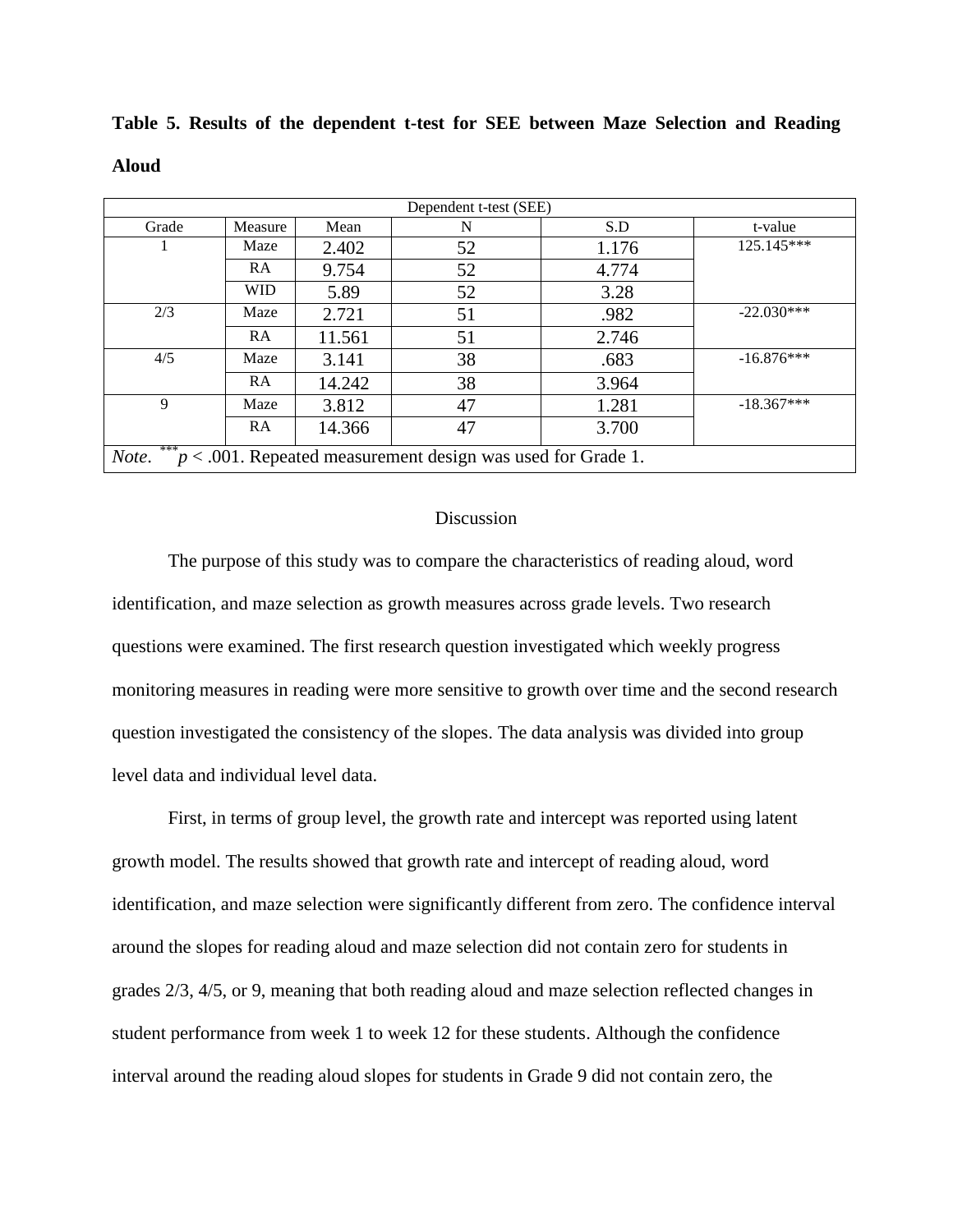estimated reading aloud slope was negative. In contrast, the estimated slope for maze selection was positive suggesting that maze selection may be a better growth measure for students in Grade 9 (assuming that students did not regress in reading performance over time). The confidence interval around the word identification and maze selection slopes for students in Grade 1 contained zero, however, the confidence interval around the reading aloud slope for students in Grade 1 did not contain zero. These results indicate that reading aloud may reflect changes in reading performance better than either word identification or reading aloud for students in Grade 1.

Second, with regard to individual level, the standard error of estimate (SEE), standard error of slope (SEb),and confidence interval for maze selection and reading aloud were investigated using OLS for each student at each grade level. The results based on each student showed that SEb for each measure was significantly different from zero, indicating that there was error associated with the slopes. In addition, the results showed that the mean SEb increased as grade increased, indicating that the error around the slopes got larger as students got older. The results from the dependent t-test revealed that, overall, maze selection was more stable than reading aloud.

In sum, the study shows that reading aloud and maze selection were reflected changes in student performance in reading. However, based on the findings of comparison of maze selection and reading aloud for SEE and SEb, maze selection has a more stable growth trajectory than reading aloud. The comparison of the maze selection and reading aloud SEb confidence intervals also indicates that maze selection has a more stable growth rate than reading aloud although the SEb for maze selection and reading aloud both increase as grade level increases.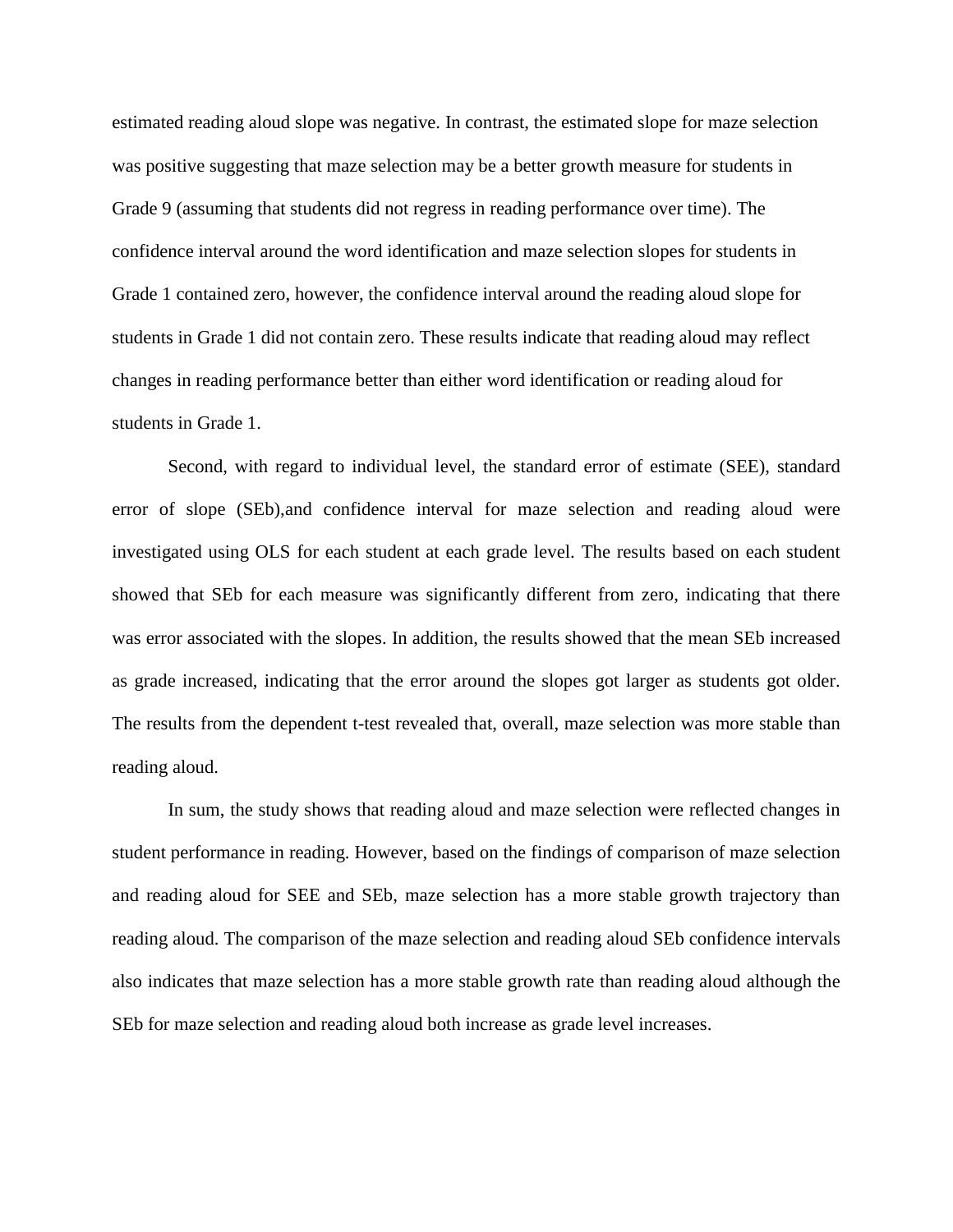#### References

- Children's Educational Services, Inc. (1987). *Standard reading passages*: *Measures for screening and progress monitoring in reading.* Minneapolis, MN: Author.
- Dembo, R., Wothke, W., Livingston, S., & Schmeidler, J. (2002). The impact of a family empowerment intervention on juvenile offender heavy drinking: A latent growth model analysis. *Substance Use & Misuse, 37*, 1359-1390.

Dolch, E. W. (1955). *Methods in reading*. Champaign, IL: The Garrard Publishing Co.

- Espin, C.A., Wallace, T., Lembke, E., Campbell, H., & Long, J. (2009). *Creating a progress measurement system in reading for secondary-school students: Monitoring progress towards meeting high stakes assessment standards*. Paper submitted for publication.
- Fuchs, L.S., Fuchs, D., & Hamlett, C.L. (2002). Curriculum-based measurement reading passages. Available from L.S. Fuchs, 228 Peabody, Vanderbilt University, Nashville, TN 37203.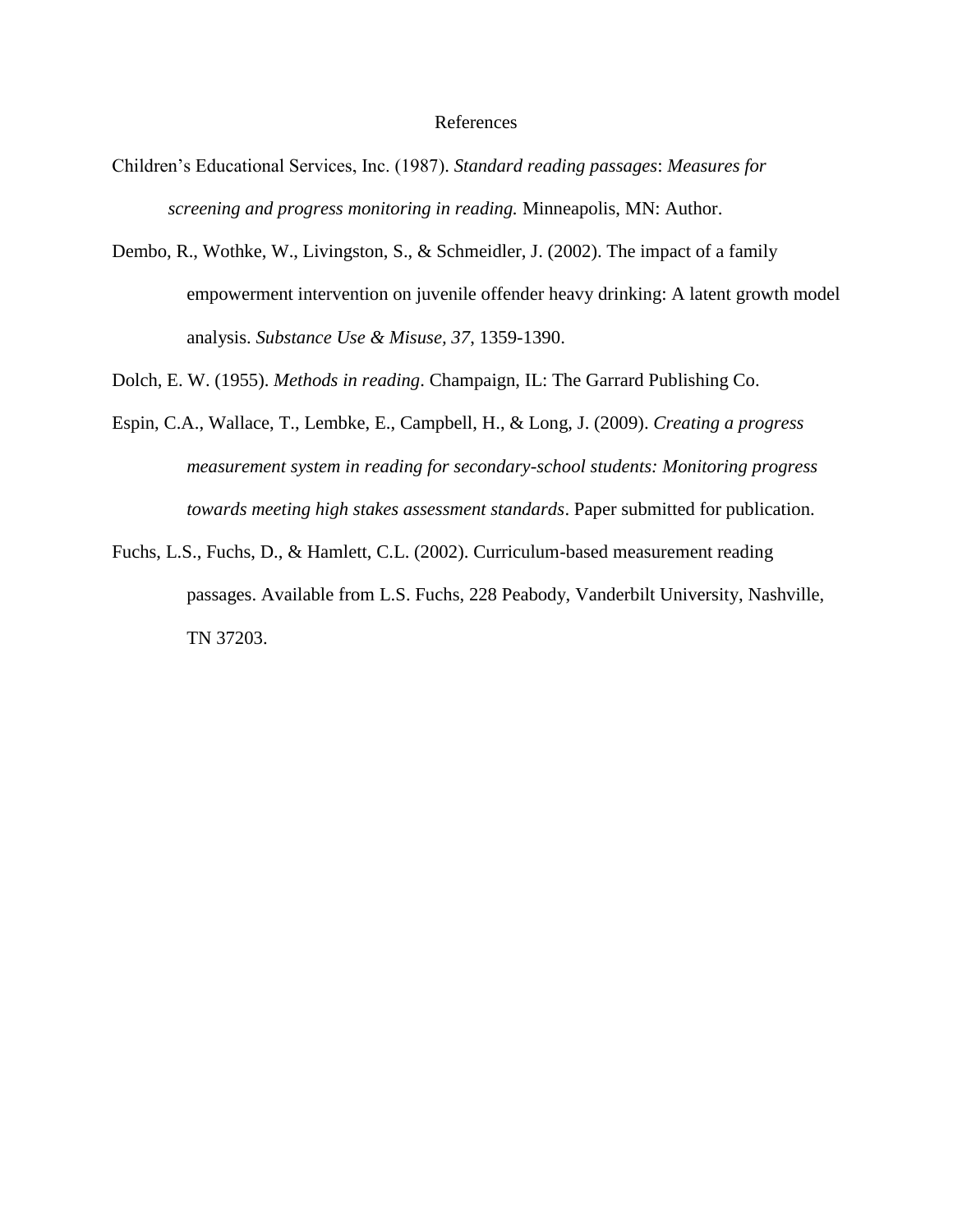## Appendix A

## **READING ALOUD**

## **ADMINISTRATION DIRECTIONS**

## *MATERIALS*

- 1. Unnumbered copy of passage (student copy)
- 2. Numbered copy of passage (examiner copy—in student test packet)
- 3. Stopwatch
- 4. Clipboard
- 5. Red pen
- 6. Calculator

# *DIRECTIONS*

- 1. Place the unnumbered copy in front of the student. Say "I'm going to have you read a story to me."
- 2. Place the numbered copy in front of you but shielded so the student cannot see what you record.
- 3. Say these specific directions to the student for the first passage.

"When I say 'begin', start reading aloud at the top of this page."

## *Point to the first word of the story, not to the title.*

"Read across the page."

## *Demonstrate by pointing.*

―Try to read each word. If you come to a word you don't know, I'll tell it to you. If you get to the end of the passage before I say stop, start at the beginning of the passage again. Be sure to do your best reading. The title of the passage you will be reading is: *(READ THE TITLE OF THE STORY OUT LOUD).* Are there any questions?" *(Pause)* 

- 4. Point to the first word and say "**Ready? Begin**" Start your stopwatch when the student says the first word. If the student fails to say the first word of the passage after 3 seconds, tell them the word and mark it as incorrect, then start your stopwatch.
- 5. Follow along on your copy. Put a slash (*/*) through words read incorrectly (see scoring procedures).
- 6. If a student stops or struggles with a word for 3 seconds, tell the student the word and mark it as incorrect.
- 7. At the end of 1 minute, place a bracket ( ] ) after the word that the student has just read, and say, **"Stop."**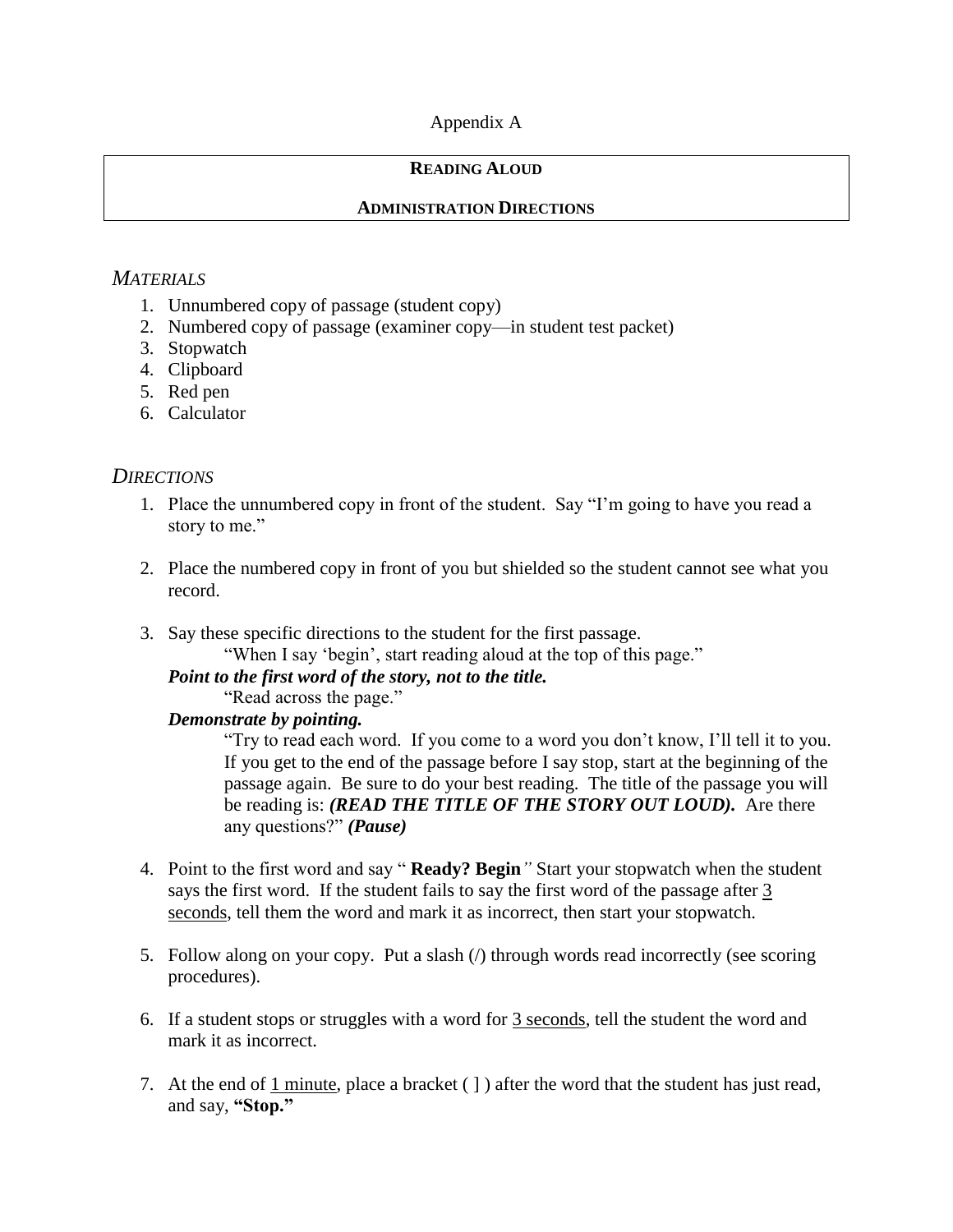- 8. Collect the first passage from the student; place the unnumbered copy of the second passage in front of the student. Administer this second passage with the following directions.
- 9. Say, "Now you're going to do the same thing with another story. Remember to do your best reading. The title of this story is \_\_\_\_\_. Any questions?"

## **COLLECT ALL MATERIALS**

#### **NOTE:**

- Make sure to score the students' passages immediately after administering the measures.
- If you make an examiner's mistake during the administration of the reading aloud passage, tell the student to stop, restart your stopwatch, and have the student read from where they left off (or at the beginning of the next paragraph or sentence).

Adapted from CBM Administration and Scoring Module. Shinn, M.R. (1989). Curriculum-based measurement: Assessing special children. New York: Guilford Press.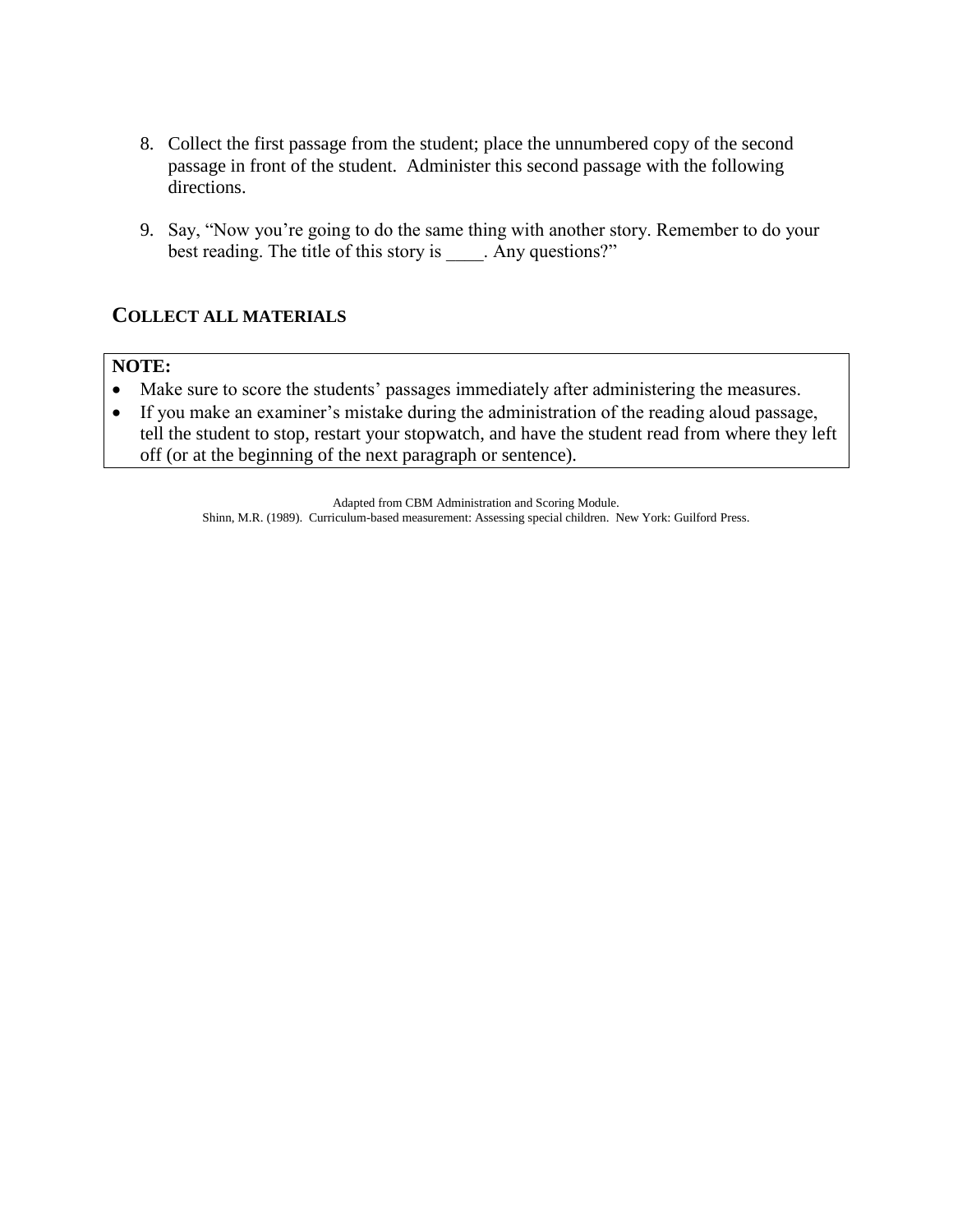## **CBM MAZE ADMINISTRATION DIRECTIONS**

#### **MATERIALS**

- 1. Maze packet for each student.
- 2. Stopwatch.

#### **DIRECTIONS**

Say to the students: "Please write today's date on the top of your packet."

―Today I want you to read 1 short story. The story you are going to read have some places where you need to choose the correct word. You will read the story, and whenever you come to three words that are in brackets, underlined, and in dark print, you will circle the word that belongs in the sentence."

―Before you begin, we will do some examples. Look at the first page in your booklet. The first sentence says:

He put on his **( trees / boots / houses )** and walked to school."

"Circle the word that belongs in the sentence."

After 10 seconds: "The word <u>boots</u> belongs in the sentence, **He put on his <u>boots</u> and** walked to school. Circle the word boots.<sup>"</sup>

#### *Monitor the students for compliance.*

|                   | Say to the students: "Now let's try sentence number two. The sentence says:                                                                                      |
|-------------------|------------------------------------------------------------------------------------------------------------------------------------------------------------------|
|                   | She was late, so she ( $\frac{\text{map}}{\text{sep}}$ / $\frac{\text{see}}{\text{ran}}$ ) to catch the bus."<br>"Circle the word that belongs in the sentence." |
| After 10 seconds: | "The word ran belongs in the sentence, she was late, so she ran to catch<br>the bus. Circle the word ran."                                                       |

#### *Monitor the students for compliance. Point to the word if necessary.*

#### **PASSAGE 1**

Say to the students: "Please put your pencils down and listen to my directions." (Pause and monitor students for compliance.)

> ―Now you are going to do the same thing by yourself. You will read a story. Whenever you come to three words that are in brackets, underlined, and in dark print, circle the word that belongs in the sentence."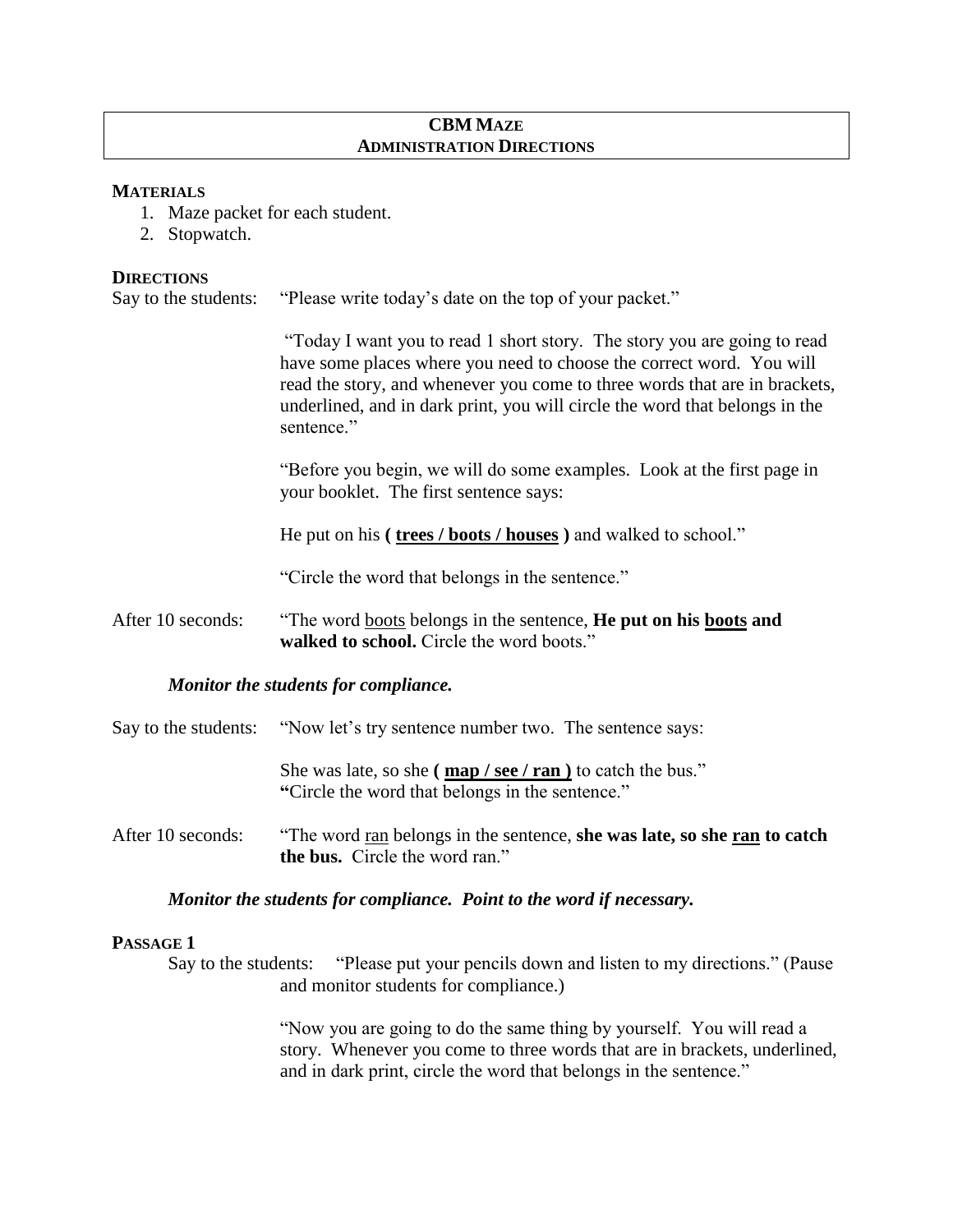―Circle a word even if you're not sure of the answer. I cannot tell you any words, so do your best. If you make a mistake, don't erase, but put an X on the answer that you didn't want, circle the answer that you wanted, and move on."

## *Demonstrate for students. Put the words "He put on his ( trees / boots / houses ) and walked to school. " on the board or overhead. Circle trees, X it out, and then circle boots.*

―Continue working until I tell you to stop. If you finish early, check your answers. You may begin when I tell you to. Are there any questions? Turn to page 2 in your booklet."

## *Monitor students to make sure they are on the first maze passage in their booklet.*

| Say to the students:      | "Remember to do the best you can. Pick up your pencils. Ready?<br>Begin." |
|---------------------------|---------------------------------------------------------------------------|
| After 30 seconds,<br>say: | "Remember, circle a word, even if you are not sure of the answer."        |
| At 2 minutes, say:        | "Stop. Put your pencils down. Close your packets."                        |

# **COLLECT ALL MATERIALS**

## **NOTE:**

- Don't forget to give the following prompt after 30 seconds has passed, "Remember, circle a word, even if you are not sure of the answer."
- If students ask you to identify a word, remind them to just do the best they can.
- It is very important for our reliability that you keep a close watch on the timing of the test. Have a back-up (clock or watch) available in case your stop watch doesn't work.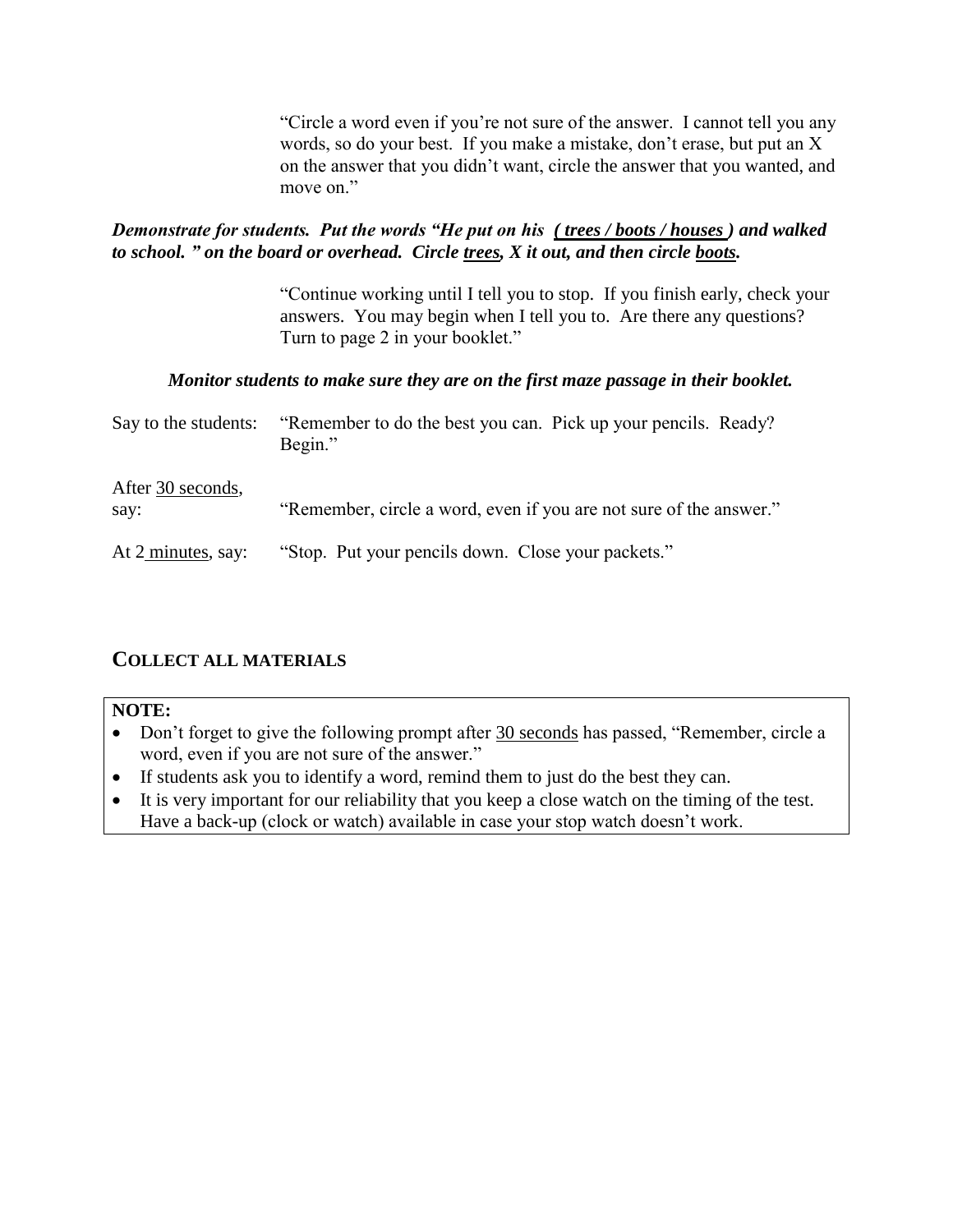## **Word Identification Directions for Administration and Scoring**

## **Materials**

- 1. Student copy of probe.
- 2. Examiner copy of probe.
- 3. Stopwatch.
- 4. Red or blue pen.

## **Directions for Administration**

1. Use these instructions to explain the task:

*I'm going to show you a list of words. When I say, "BEGIN," you will read the words as quickly and correctly as you can. Start here and go across the page* (run your finger across the first row). *If you don't know a word, just tell me and I'll tell you to try the next word. Keep reading until I say stop. Do you have any questions? Remember to read quickly, and just tell me if you don't know a word.* (Place student probe in front of the child.)

### *You can point to each word so you don't lose your place. Ready? Go.*

Time the student for **1 minute**. If the student hesitates, prompt him/her by saying, "Go on" after three seconds. Do NOT correct mistakes. When 1 minute is up, say **"Stop"** and something positive.

Draw a line under the student's last response (after 1 minute).

#### Directions for Scoring

- 1. Score correct responses as a 1, incorrect responses as a 0. Record the score in the blank next to each word on the examiner form.
- 2. Add the total score and record it at the bottom of the examiner form.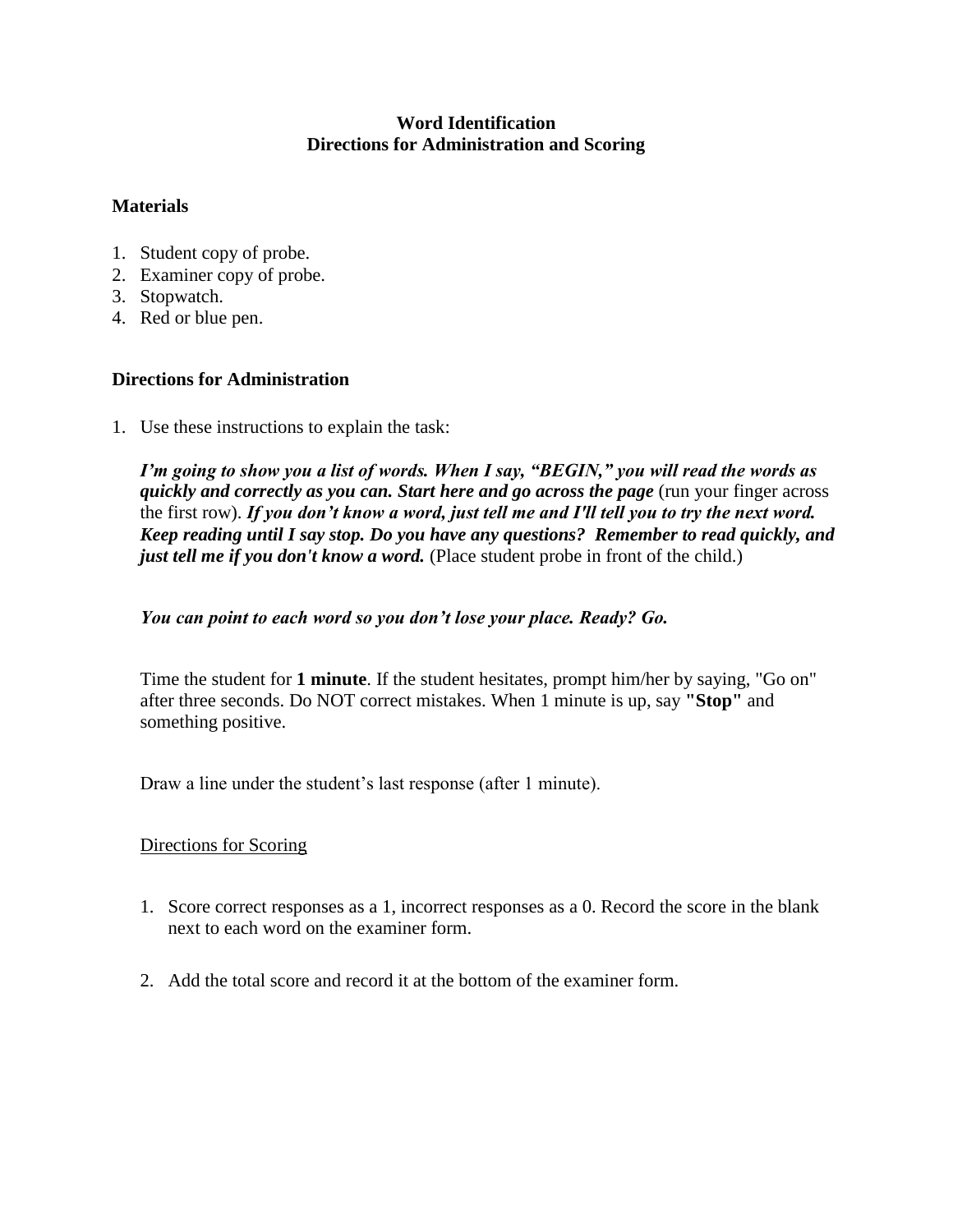# Appendix B

| <b>ACCURACY OF IMPLEMENTATION RATING SCALE</b><br><b>CBM MAZE</b> |  |                            |  |  |
|-------------------------------------------------------------------|--|----------------------------|--|--|
| Examiner:                                                         |  | <b>Date</b> Observation 1: |  |  |
| Observer:                                                         |  | Observation 2:             |  |  |
| $X = Correct; O = incorrect$                                      |  | Observation 3:             |  |  |

| <b>STEP</b>                             | <b>OBSERVATION 1</b> | <b>OBSERVATION 2</b> | <b>OBSERVATION 3</b> |
|-----------------------------------------|----------------------|----------------------|----------------------|
| Completes sample question               |                      |                      |                      |
| (weeks 1-2 ONLY)                        |                      |                      |                      |
| Provides standardized directions        |                      |                      |                      |
| for <i>Passage</i>                      |                      |                      |                      |
| Places sample "correction" procedure on |                      |                      |                      |
| board (weeks 1-2 ONLY)                  |                      |                      |                      |
| Says "Begin"                            |                      |                      |                      |
| Starts stopwatch at correct time        |                      |                      |                      |
| Gives 30 second prompt                  |                      |                      |                      |
| (weeks 1-2 ONLY)                        |                      |                      |                      |
| Stops test at 2 minutes                 |                      |                      |                      |
| Collects all materials                  |                      |                      |                      |
| Assistance to students                  |                      |                      |                      |
| (following standardized directions)     |                      |                      |                      |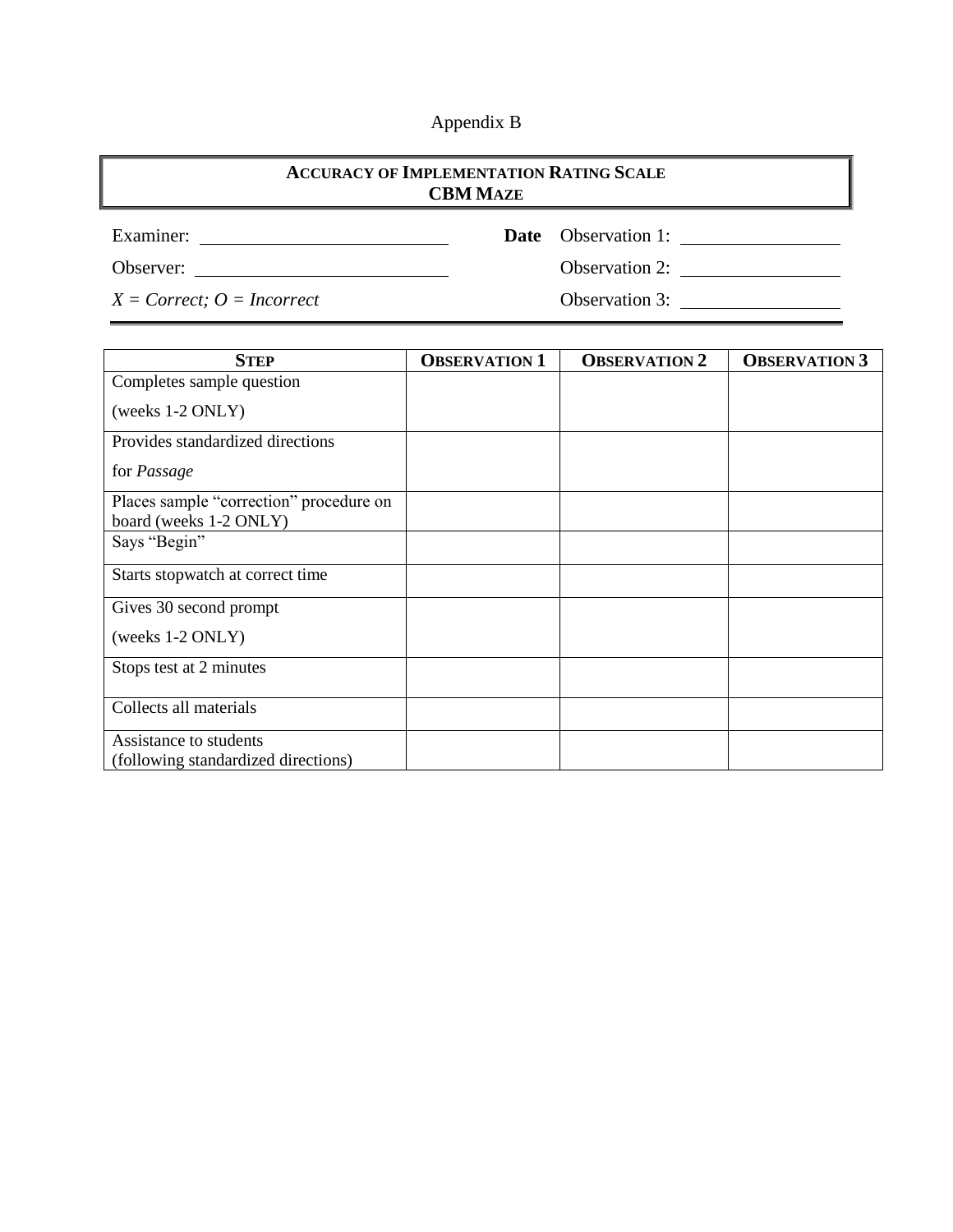# Appendix C

Estimated Individual Graphs (OLS)

Maze Selection Grade 1



Maze Selection Grade 2/3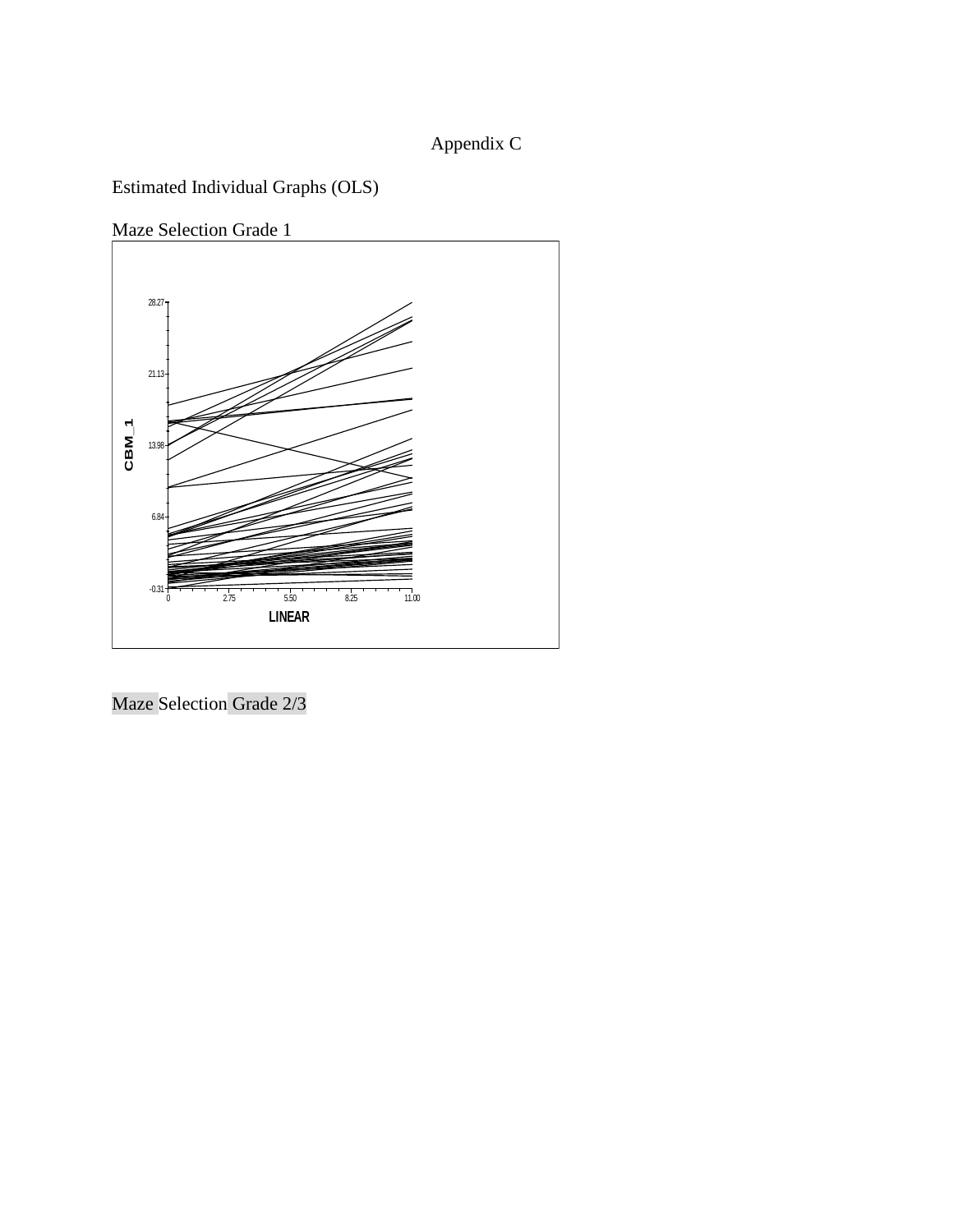

Maze Selection Grade 4/5



Maze Selection Grade 9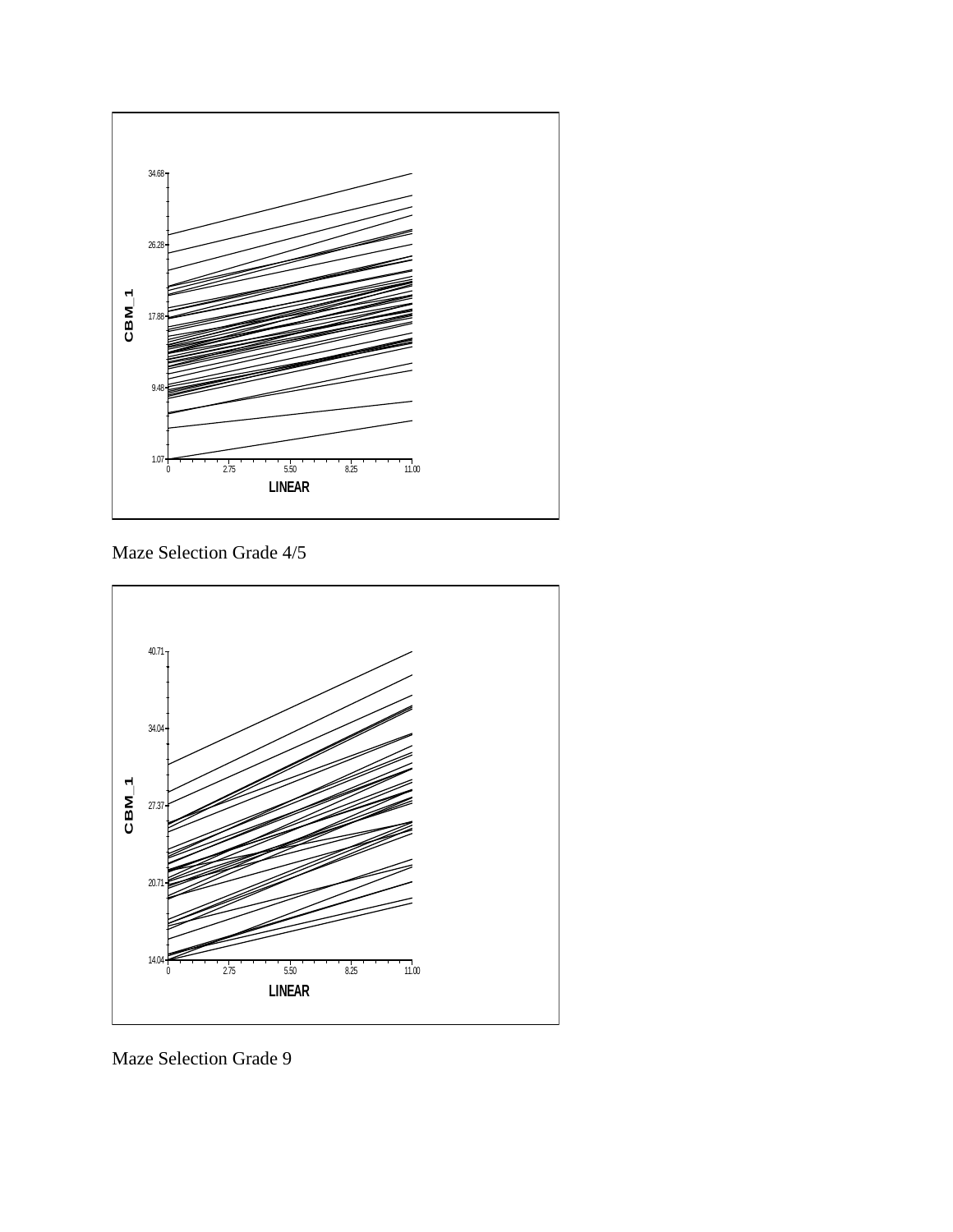





Reading Aloud Grade 2/3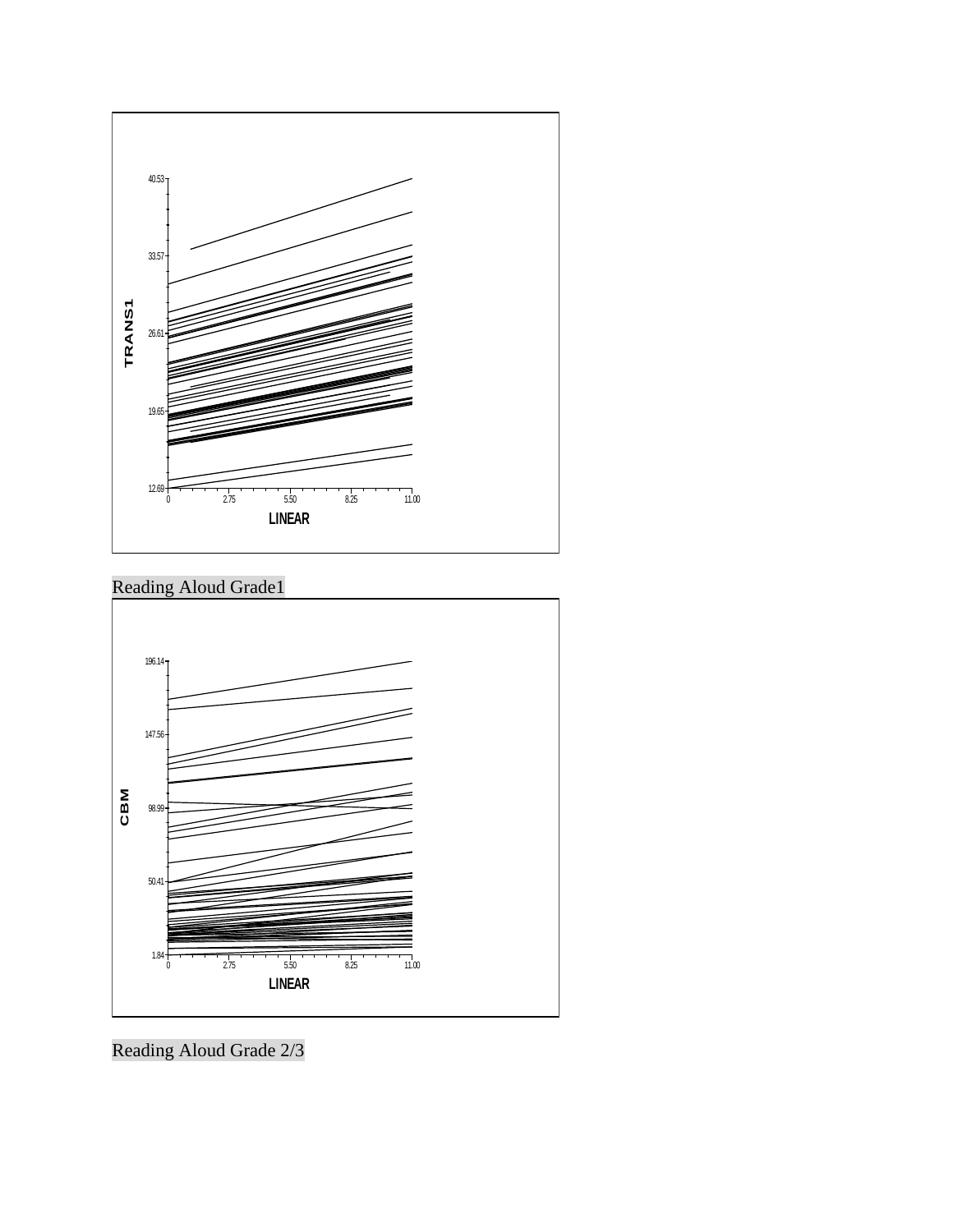

# Reading Aloud Grade 4/5

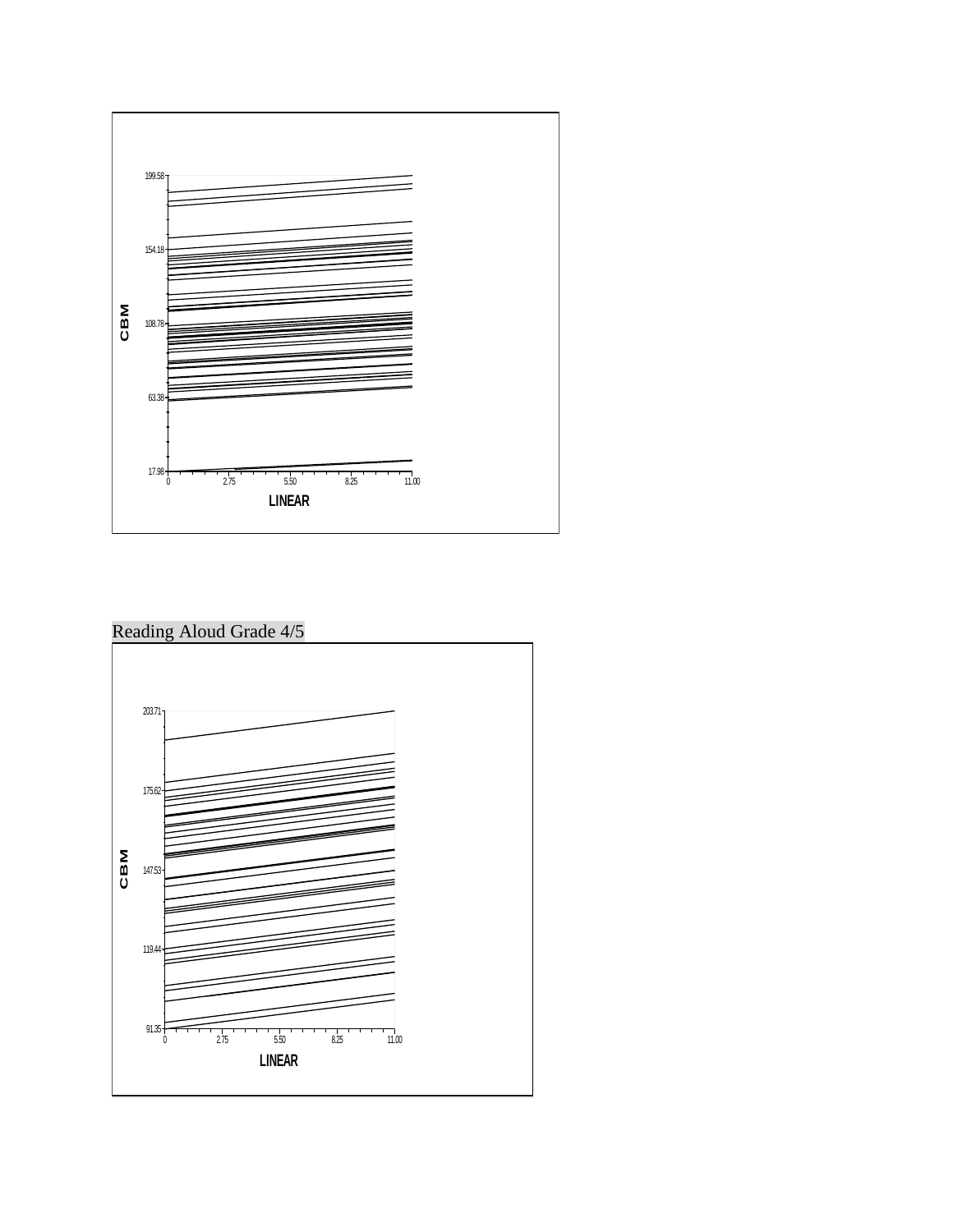# Reading Aloud Grade 9



Word Identification Grade 1

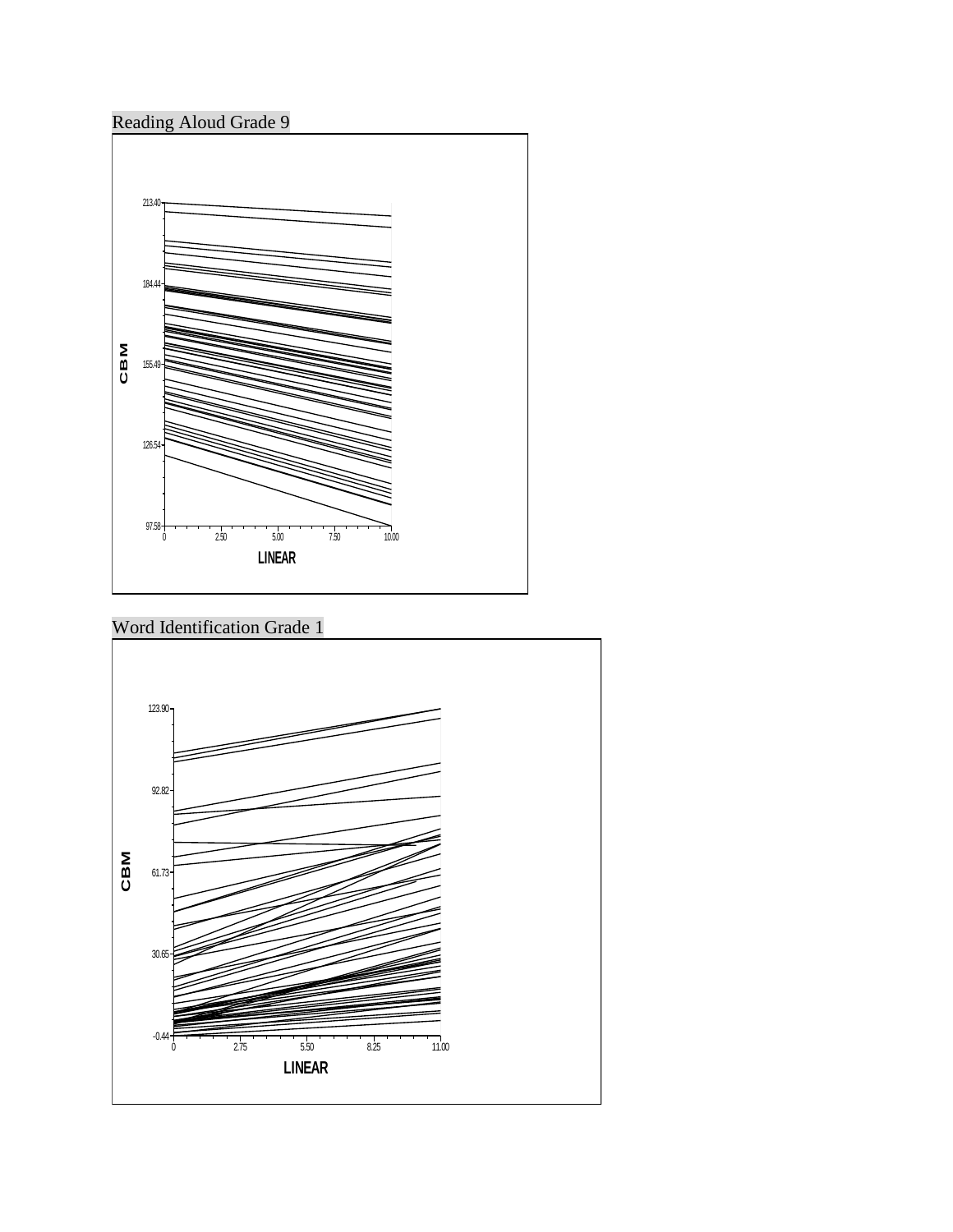# Appendix D

# 95% Confidence Interval for OLS Intercepts and Slopes

# **Maze Selection Grade 1**



# **Maze Selection Grade 2/3**

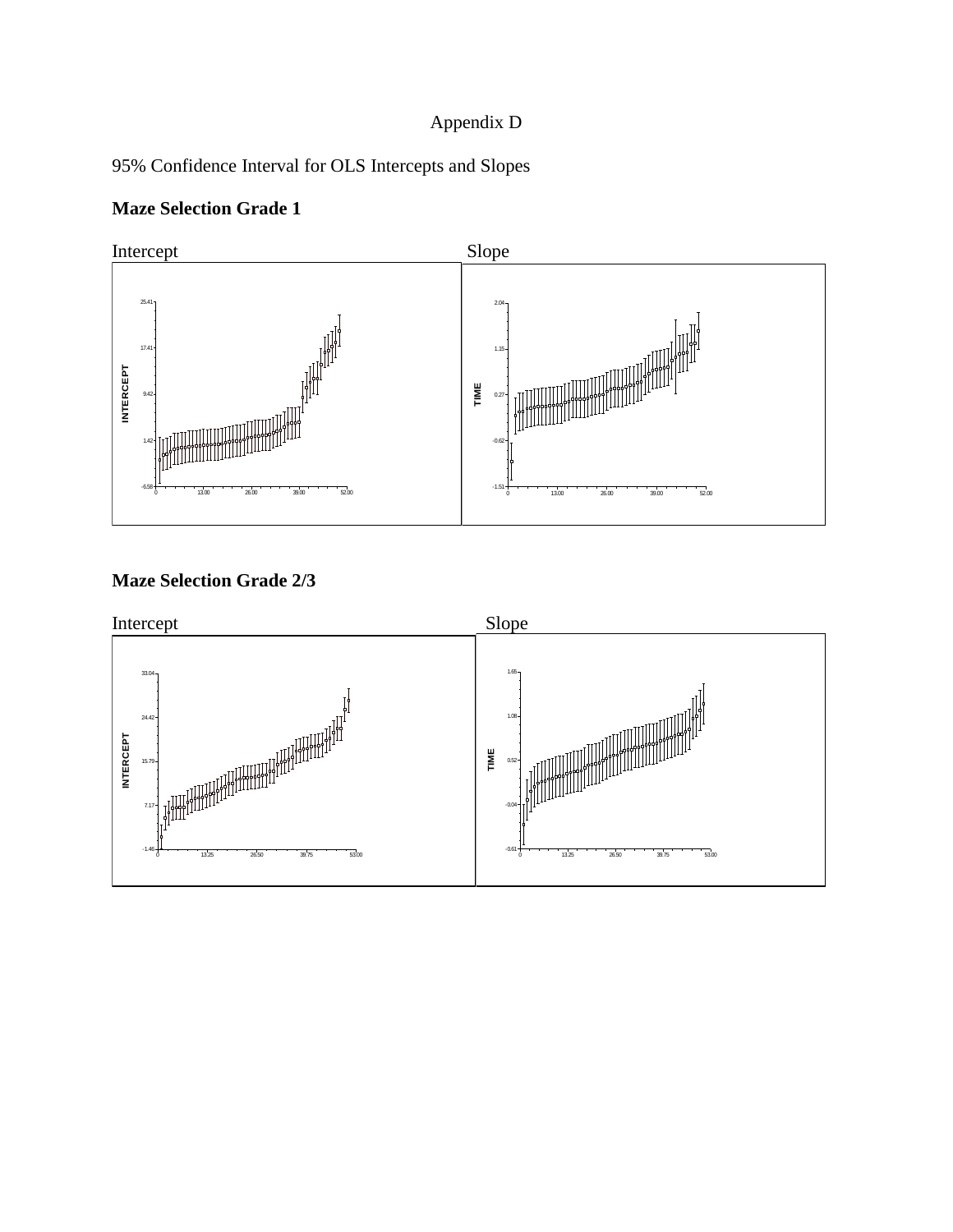# **Maze Selection Grade 4/5**



# **Maze Selection Grade 9**

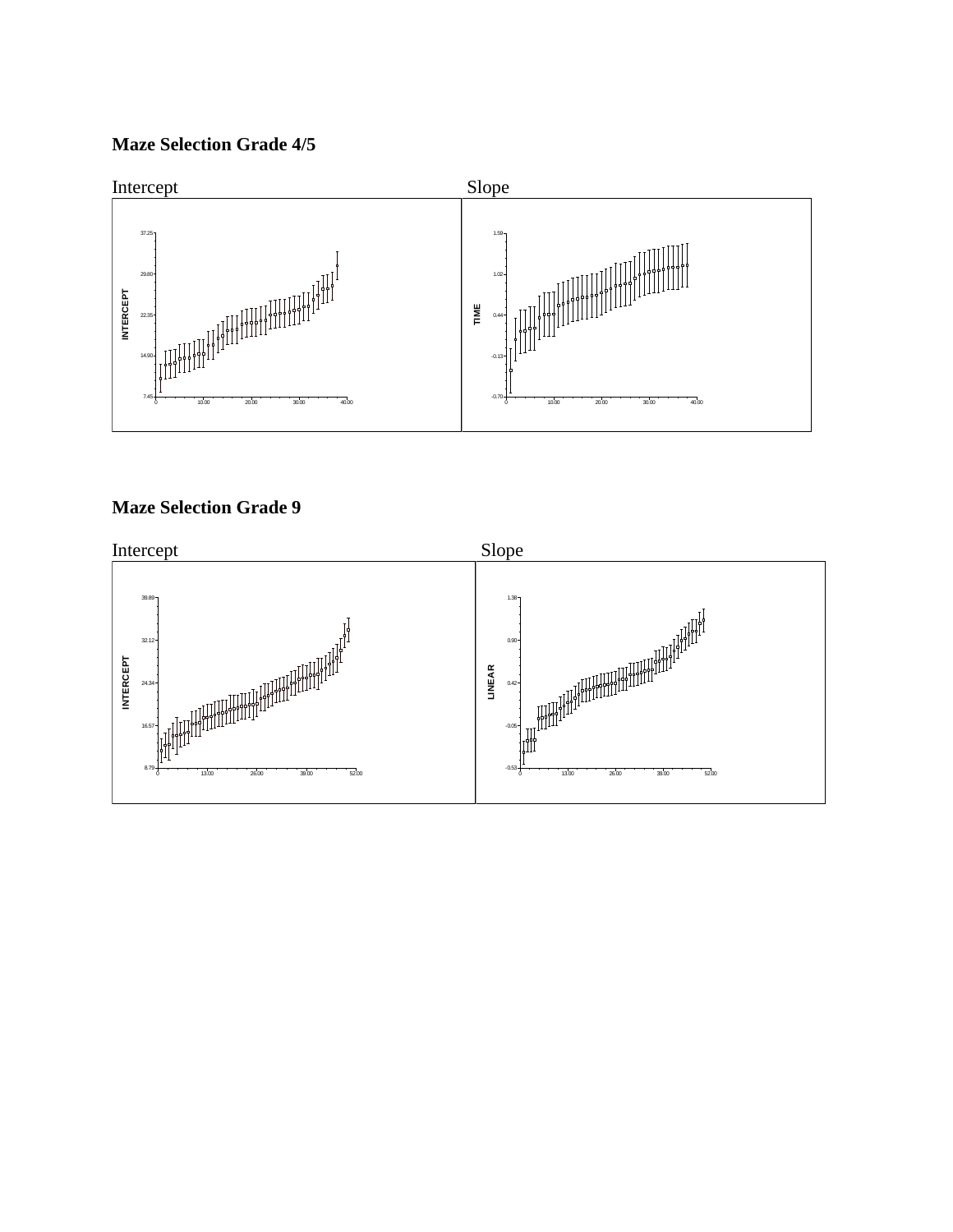# **Reading Aloud Grade 1**



## **Reading Aloud Grade 2/3**



# **Reading Aloud Grade 4/5**